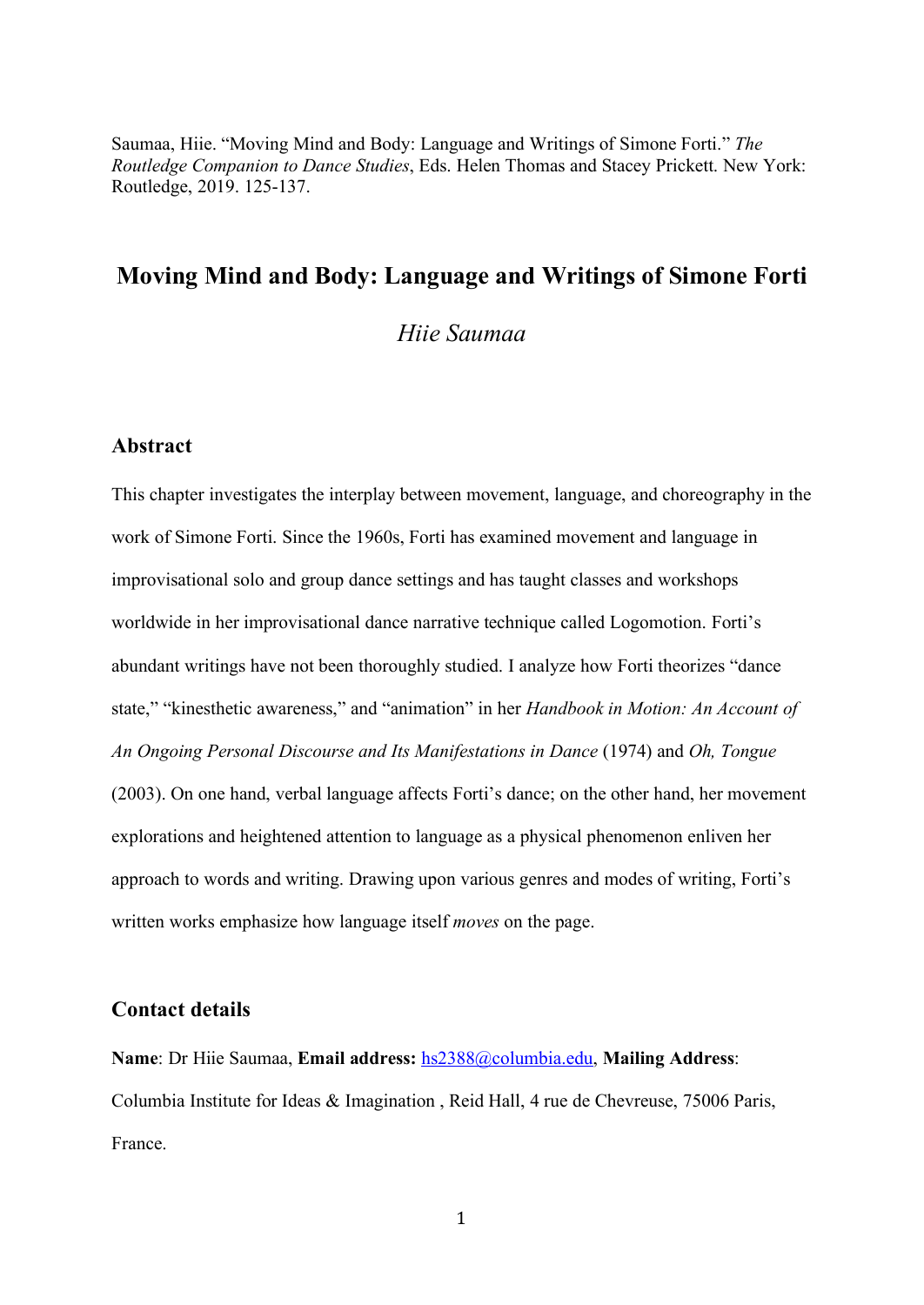#### **Introduction**

In Doris Humphrey's landmark work on dance composition, *The Art of Making Dances* (1959), she described the dynamic between words and movement:

Words can be fun, and with movement gain an added sparkle which is not found when they are used separately. At any rate, there is a special delight in their combination. I cannot remember any of these combinations of wordplay and dance on a professional stage, except by one choreographer who developed in my classes, but there have been plenty of them as a result of class work. […] This sort of thing can be great fun, and it is only in the combination of words with movement that the full flavor emerges. (Humphrey 1959, 129)

Using words with movement was in her view "an almost untouched field" that could be "a storehouse of treasure" with "much more room for exploration" (128). She saw "no reason against, and many for, an amalgamation of the spoken, sung or chanted word with movement" (125). She envisioned the "dance-plus-words form" as "a magnificent country for pioneering souls" (125).

A few years later, the dancers and choreographers associated with Judson Dance Theater such as Deborah Hay, Yvonne Rainer, Trisha Brown, and Barbara Dilley, and with the 1960s and 70s avant-garde, such as Simone Forti, ventured on that relatively little explored land and began to examine the interplay between movement, language, and choreography. During *Ordinary Dance* (1962), Rainer spoke about the places she had lived in while performing a series of pedestrian movements; Trisha Brown's *Skymap* (1969) consisted of a taped recording of a monologue, and she spoke to the audience in *Accumulation with Talking Plus Watermotor* (1979). Trisha Brown, Lucinda Childs, Simone Forti, and Steve Paxton contributed articles for *The Drama Review* in 1975 (Brown 1975, Childs 1975, Forti 1975,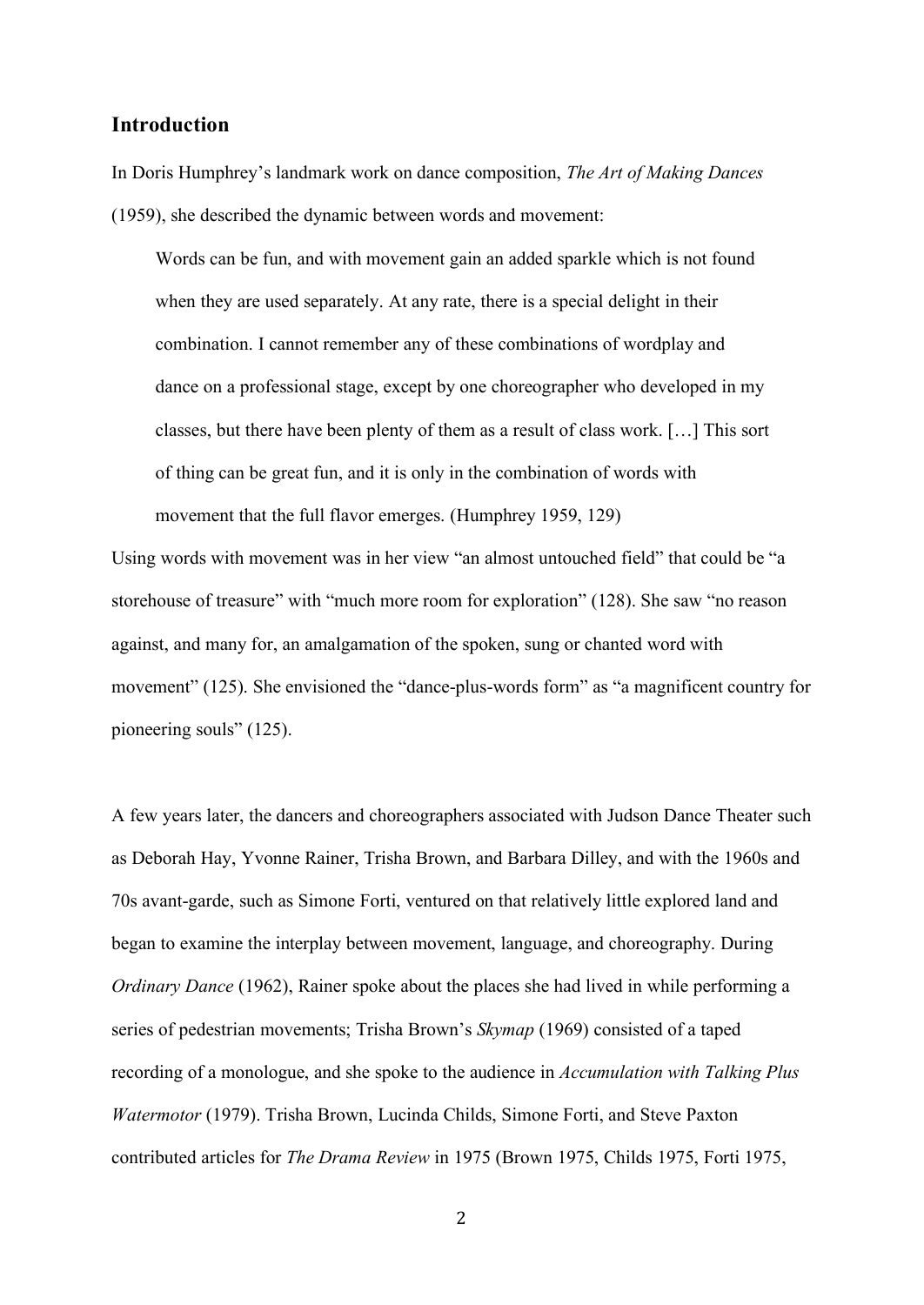Paxton 1975). These interests continued beyond the 1960s and 70s. Forti, who was not part of Judson Dance Theater but significantly influenced its key players and postmodern dance in general, developed "News Animations" and her practice and performance technique of Logomotion which combines simultaneous speaking and movement. Hay uses questions, riddles, or Zen Buddhism's "koan-like" contemplations in her dance practice and performance. These explorations of movement and verbal language have led not only to innovations in dance performance but to intriguing approaches to mental phenomena, such as attention, concentration, and the flux of thoughts, while the body is in motion.

Much has been written on the cultural context of Judson Dance Theater, the dance works of the choreographers and performance artists of the era, as well as Robert Dunn's composition workshop that led to Judson Dance Theater (Banes 1993 and 2001, Banes and Harris, 2003, Bennahum, Perron, and Robertson, 2017, Burt 2006, Perron 2012). However, these choreographers' abundant writings ranging from poetry to nonfiction have received much less attention. Elsewhere I have examined the role of language in early twentieth century discourses on relaxation and improvisational movement (Saumaa 2016, 2017) and the inclusion of spoken and written language in the Tamalpa Life/Art Process, developed by Anna Halprin and her daughter Daria Halprin (Saumaa 2018). Here, I am developing the analysis between words and movement and applying it to a case study of the Judson era and the work of Forti in particular. I suggest that the voices and artistic choices of these choreographers as writers merit more careful attention. Hay, Forti, Dilley, Paxton, and Rainer have continued to write and publish since the 1970s, extending the discussion of their dance and choreographic aesthetics beyond the experimentation of the Judson Era (e.g. Dilley 2015, Hay 1994, 2000, 2016, Rainer 2012, 2013).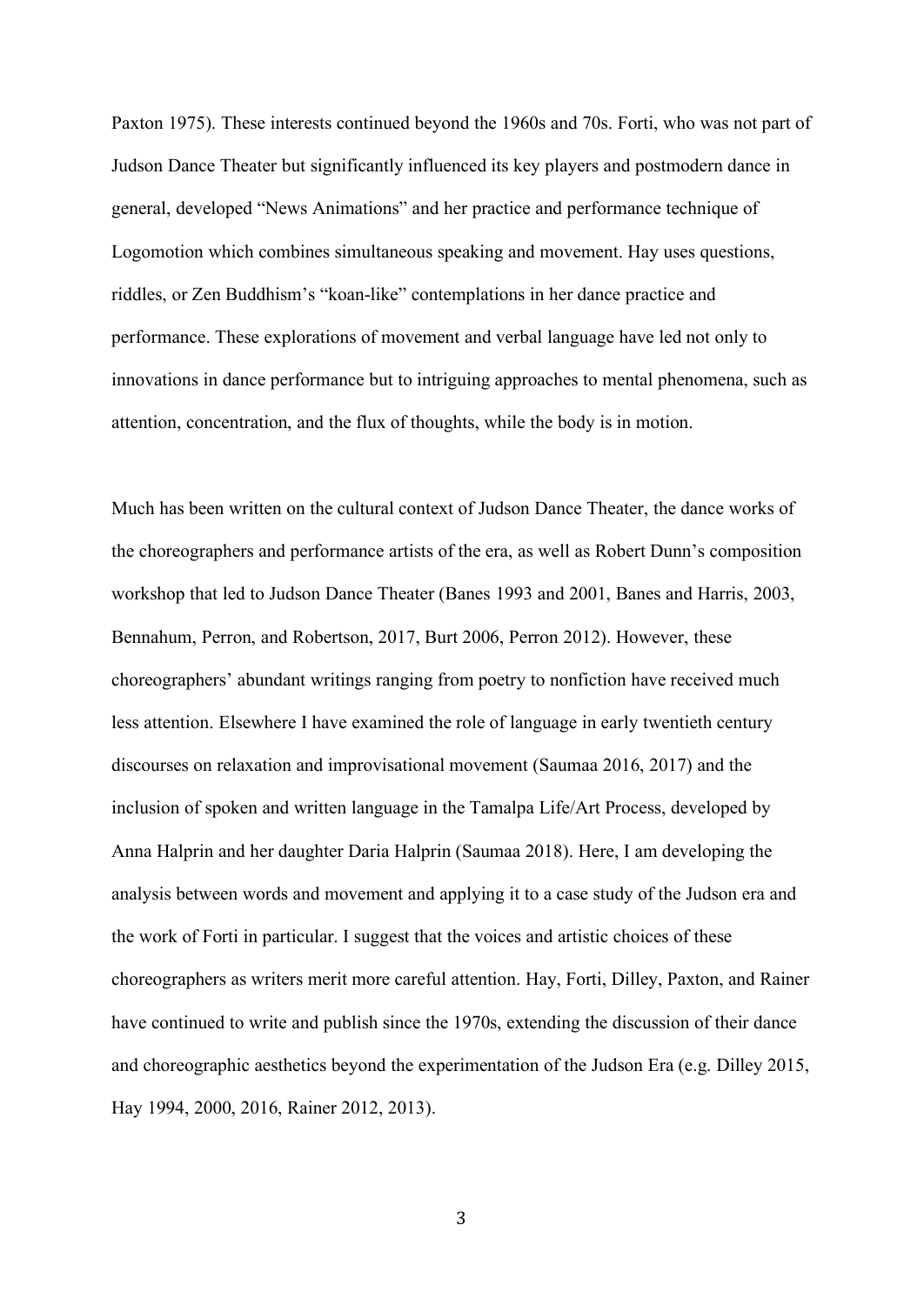In this article, I will focus on the writings of Simone Forti. In *Handbook in Motion: An Account of An Ongoing Personal Discourse and Its Manifestations in Dance* (1974) and *Oh, Tongue* (2003), Forti theorizes "dance state," "kinesthetic awareness," and "animation" as they pertain to movement. I show that these concepts acquire another layer when applied to her writing. Verbal language affects Forti's dance but her movement explorations and heightened attention to language as a physical phenomenon also enliven her approach to words and writing. In *Oh, Tongue*, Forti says that *Handbook in Motion* is a "dancer's book" (2003, 141) and activist and artist Fred Dewey calls it a "dancerly" book (2003, 180). However, whether and how movement is present in these works is not as apparent a question as it might seem. I show that in Forti's writings, the speaker's actual movement qualities are largely absent: movement is evoked less in terms of Forti improvising in dance while speaking and more in terms of thoughts and language moving on the page. Most explicitly, Forti invites readers to imagine movement by conjuring up images of the movement of natural phenomena, such as plants and trees.

One question in dance studies has been how to "translate motion and gesture into a textual form without losing its embodied presence" (Albright 2013, 62). Ann Cooper Albright refers to "the ever-present stumbling in the dance field of how to 'write the moving body'" (2013, 77). Susan Leigh Foster similarly asks, "how to transpose the moved in the direction of the written" (1995, 9) and argues for a "writing-dancing body" and "a scholarship that detects and records the movements of the writer as well as the written about" (1995, 19, 16). Recent dance scholarship has embraced different modes of writing within academic prose itself: Albright (2013), Einav Katan-Schmid (2016), Kimerer LaMothe (2015), Alys Longley (2013), and Marta Savigliano (1995), among others, incorporate personal narratives, their own somatic experiences with movement or research, or record narrative scenes from the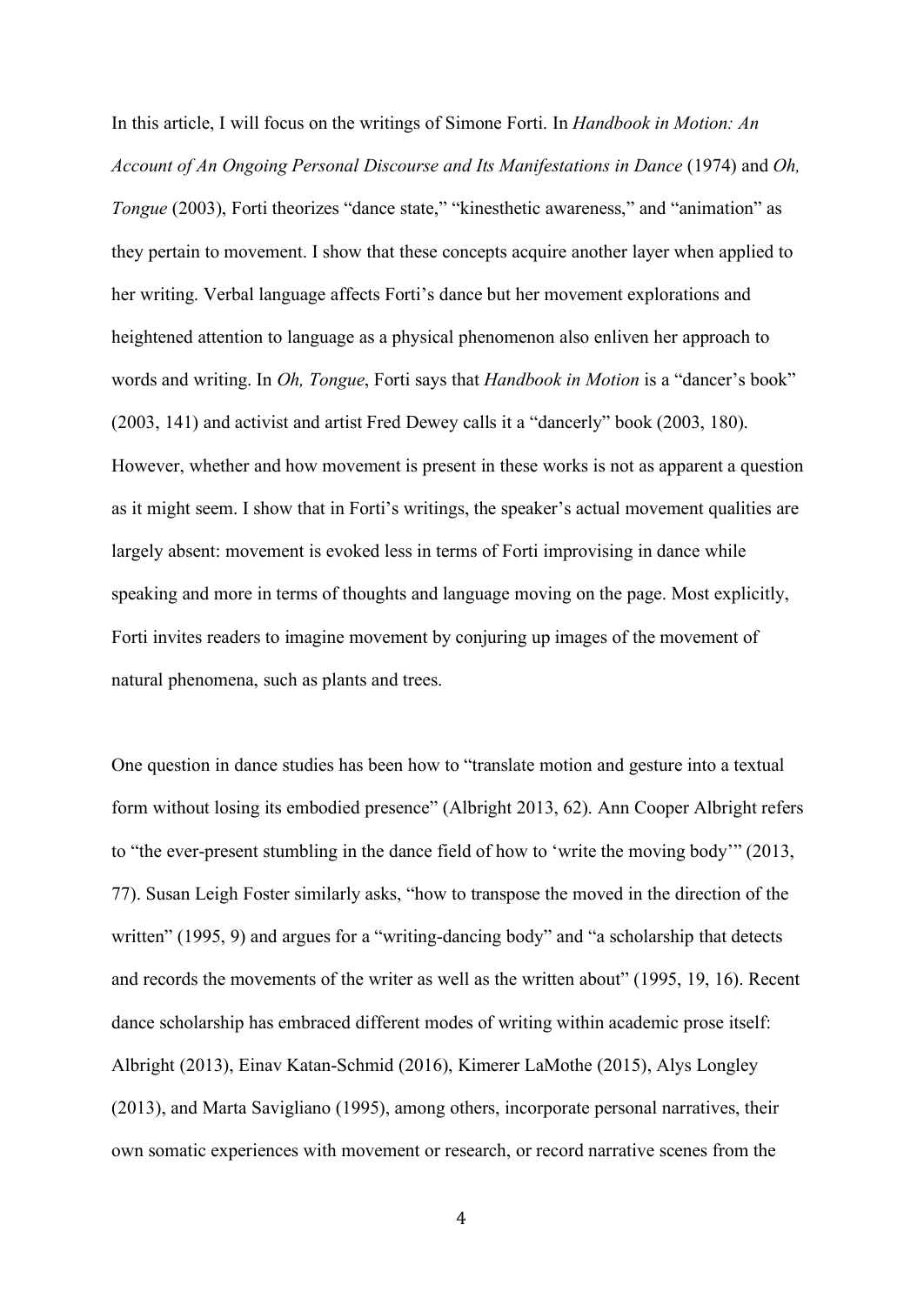practice studio. Performance studies scholar Barbara Browning lists dance scholarship, performance studies, and musicology as "fertile sites for scholarly writing that has espoused, if not explicitly novelistic, at least highly voiced personal narrative, which is often figured as 'performative'" (2017, 27). These accounts not only describe the authors' intellectual investments but aspire to make readers see and feel elements of these inquiries more somatically, in their own bodies. While the question of how to *write* in embodied ways is gaining attention, I suggest that the figure of the *reader* needs more emphasis. Next to the question of what approaches guide Forti's thinking when composing her experimental texts, I add the question of what it is like to *read* these works. Does her writing impact readers' ability to imagine movement, and if so, how?

In what follows, I will pursue the question of what form improvisation that attends to both physical movement and the movement of thoughts takes on the page. I will first discuss Forti's approach to language, the body, and movement. I will then analyze Forti's *Handbook in Motion*, *Oh, Tongue*, and the co-authored *Unbuttoned Sleeves*. I shed light on sites where Forti is evoking the mind and/or the body in motion and discuss how her sentence structures make her writing move. I demonstrate the different methods Forti has used to conjure up improvisational dance and speech methods in writing.

#### **Inquiries into Speaking, Writing, Form, and Movement**

Forti was born to Jewish parents in Florence, Italy, in 1935, and moved to the United States in 1939 to escape anti-Semitic persecution. After attending Reed College in Portland, Oregon, from 1953-55, she and her future husband the artist Robert Morris moved to San Francisco, where she met Anna Halprin (or Ann Halprin as she was known professionally until 1972) and was a member of Halprin's San Francisco Dancers' Workshop. Halprin's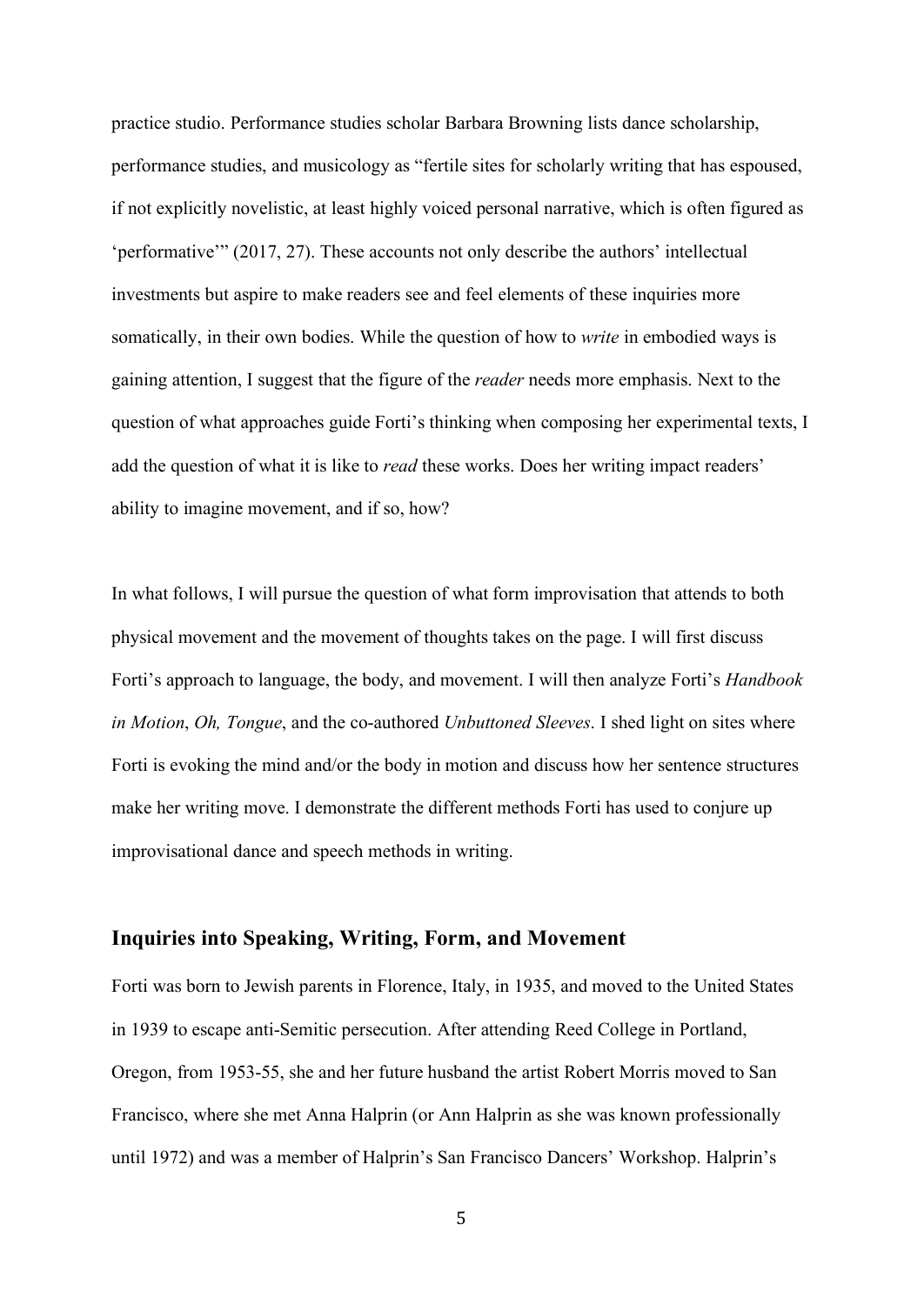improvisational explorations and her use of nature as a source for movement greatly affected Forti. Forti moved to New York in 1959 and, with Yvonne Rainer and Steve Paxton, became part of Robert Dunn's legendary composition class at Merce Cunningham's studio. She performed her "dance constructions," including *Huddle* and *Slant Board*, at Yoko Ono's loft in 1961 and participated in avant-garde Happenings. Since the 1960s, Forti has examined movement and language in improvisational solo and group dance settings and taught classes and workshops in Logomotion across the world.

Forti's explorations into movement and language were influenced by Anna Halprin's improvisational exercises. For example, in Halprin's classes, they would take a word, like "a strawberry," and investigate it "in time, in space, and with force. And then we would also explore with ways that we would shape our mouth to organize the sound" (Forti 1994, 2). They would choose a sentence and accompany it with a task, such as throwing balls: "So we would simply combine them and they would be delightful but meaningless according to cause and effect in a content way" (Forti 1994, 2). They would "free associate" with words like "time," searching for unexpected content and "things that you couldn't preconceive" (Forti 1994, 2). In the expressive arts practice called the Tamalpa Life/Art Process that Halprin and her daughter Daria Halprin developed based on Halprin's methods, spoken and written language are combined with movement and drawing practices to express a range of emotions, promote healing, and foster more embodied and creative ways of living (Saumaa 2018).

Forti has said that she developed Logomotion to grasp the world news and to know what is on her mind (Forti 2003, 136). In an article titled "Organic Telling," she notes that dancing "speculative images of news items" helps her think about them (1990/91,10). These "fleeting embodiments of the working images" give "wonderful shape to the dancing" (Forti 1990/91,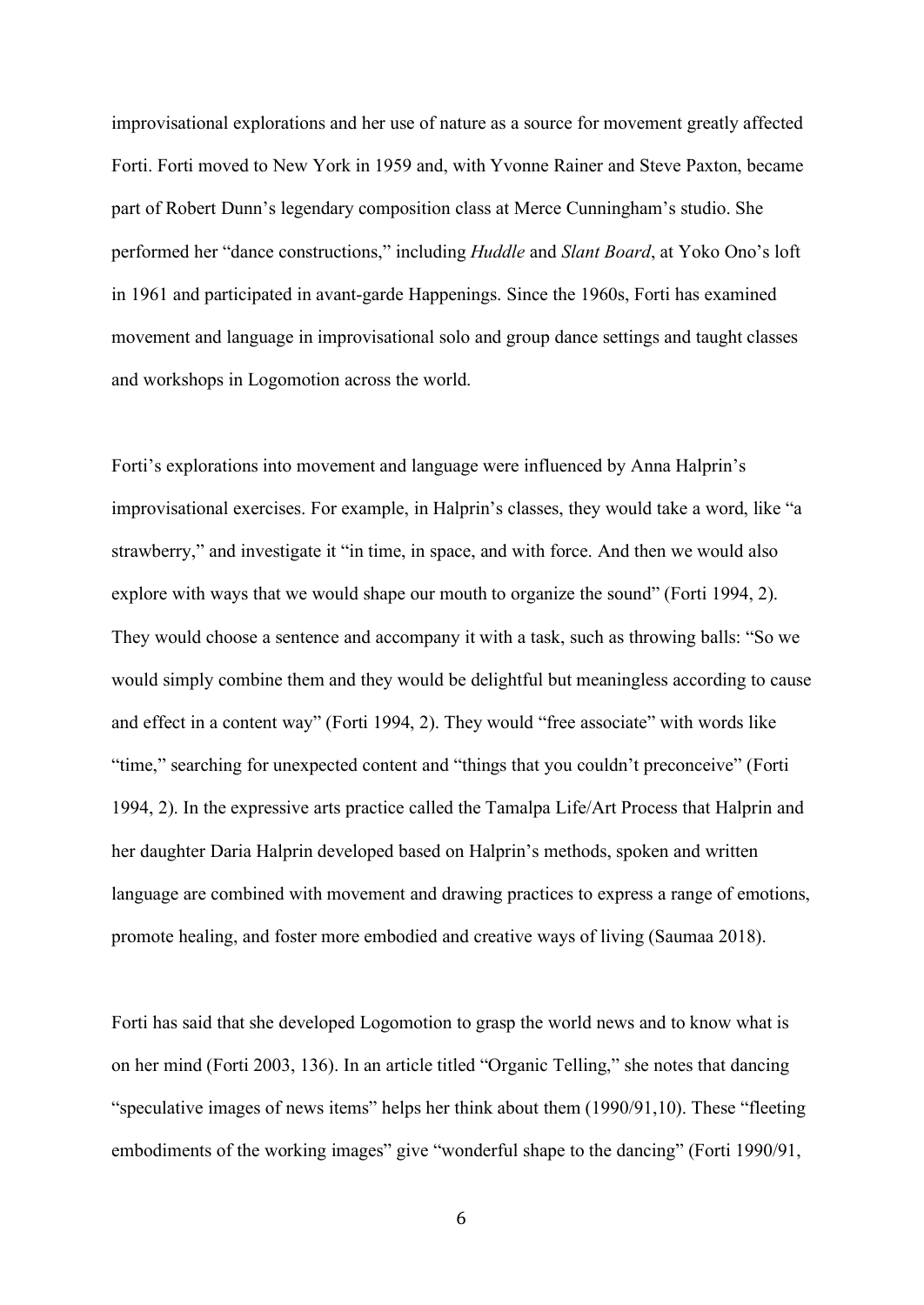10). Instead of "working images out with words," she blends words with movement (Forti 1990/91, 10). Her "News Animations" help her "recall the bits and broad strokes of information": "running" the news through her body, she can see how it "falls together" in her mind, imagination, and feeling (Forti 1994, 2). Her movement "springs from her physical impulses in connection to her thoughts" (Hermann 2001, 21). She thinks in movement (see Morse 2016).

Forti does not pantomime words: movement gives her information on what she thinks and how these words *feel*. Speaking while dancing gives her a "deep feeling in [her] bones. […] You can say hard things because it's just how you feel them in your bones" (Forti 2003, 126). Speaking while moving, running, or rolling seems to impact the way she feels language: it "gives protection to the speaking and makes it softer, deeper" (2003, 126), while in print these words appear harsher. Movement "seems to make the words so human, human as in bread-eating" (126). This practice led her to pay attention to instances of physical movement encoded in language: "I even see the news as pressures, wedges, and balance shifts, and anyway, so much of the language of the news media is in terms of physical dynamics: the dollar in *free fall*, Lebanon as a *slippery slope*… And that's what I dance*"* (4), she notes. Forti reminds readers that movement images or physical phenomena lie underneath metaphors or turns of phrase that we do not necessarily perceive in physical terms. George Lakoff and Mark Johnson have illuminated why many metaphors in our experience are based in bodily experience: "Because so many of the concepts that are important to us are either abstract or not clearly delineated in our experience (the emotions, ideas, time, etc.), we need to get a grasp on them by means of other concepts that we understand in clearer terms (spatial orientations, objects, etc.)" (115). Along similar lines, the title of *Oh, Tongue* alludes to language as both a physical and abstract phenomenon. The tongue refers to language as a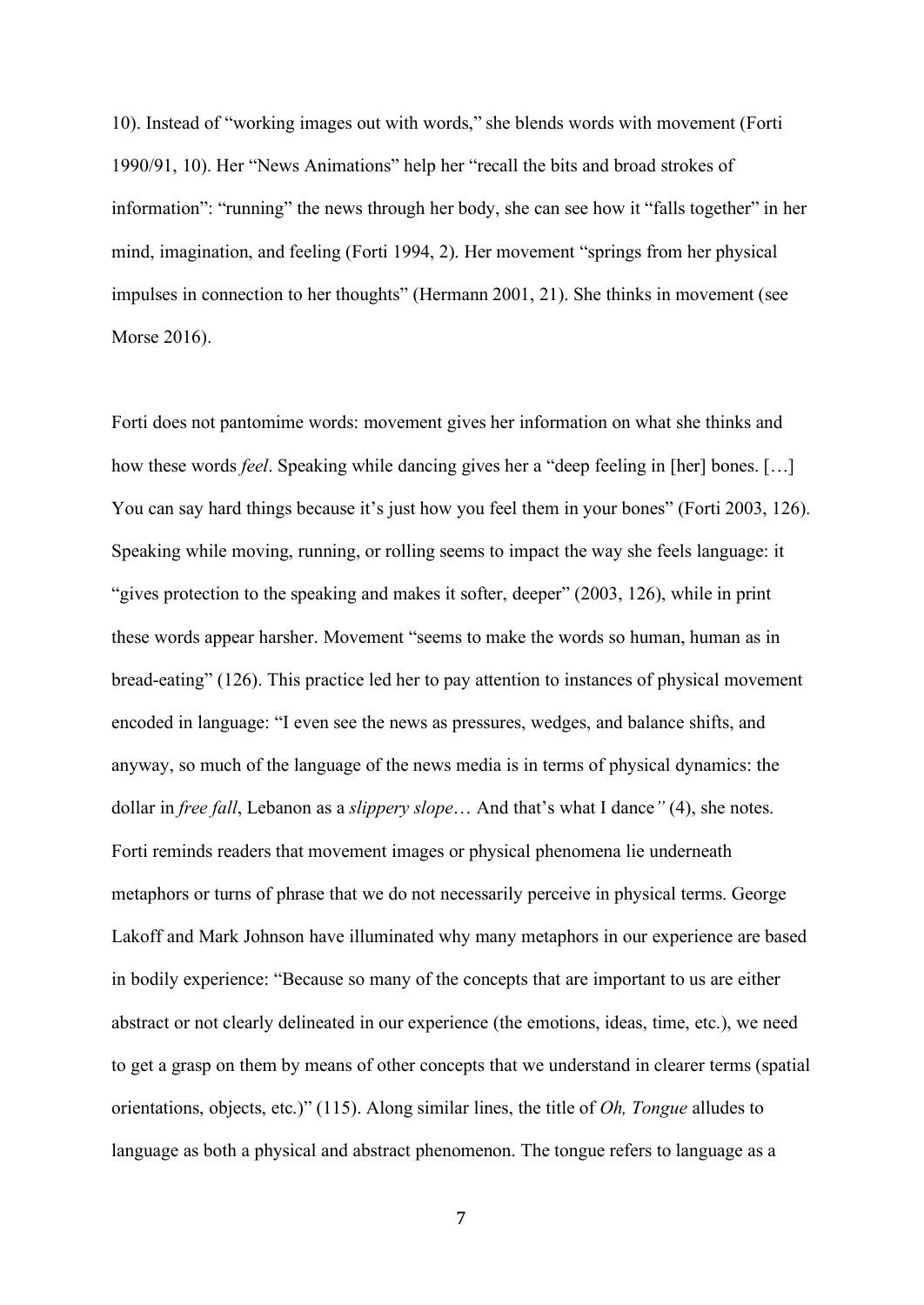mostly abstract system of signs as well as the physical organ that we can feel, sense, move, and use to eat and to utter words.

Forti's fascination with speaking while moving has led to a study and practice of writing. She would do a timed free writing before her Logomotion performances and draw upon images and words from her writing for the performance that night. Forti remarks,

Although I have a deep understanding of movement, and the activity of thinking with words, and my use of words does feed my dancing, I now needed more understanding of how the literary medium could help deepen the discourse in my performances. I started to explore writing itself. (Forti 2003, 141)

She attended workshops in free writing at Beyond Baroque, collaborated with a group of artists, including Carmela Hermann, Jeremiah Day, Dana Hirsch, and Lisa Bruno, with whom they performed an evening of their individual work. While collaborating with Terrence Luke Johnson and Dale Eunson on a piece that included "a lot of writing, both spontaneous and deliberate," she sensed that "the writing began to take on a life of its own" (2003, 142).

One reason why the aesthetic qualities of Forti's texts have not been fully analyzed might stem from the challenge her works pose in terms of form and genre. Her writings, like her dance work, cross boundaries. As Wendy Perron has noted, "This disjunctiveness – one thing following another even though it may not make obvious thematic sense – is typical of the way Forti works" (Perron 2017, 110). *Handbook in Motion* (1974) incorporates the directions for her dance constructions next to her reflections on her life and dance career; *Oh, Tongue* (2003) includes poetry, an imaginary conversation between Forti and her father, and several pieces drawn from previous works: articles published in *Contact Quarterly* and the transcripts of two performances at the Dance Festival at Bates College in 2002 and a transcript of a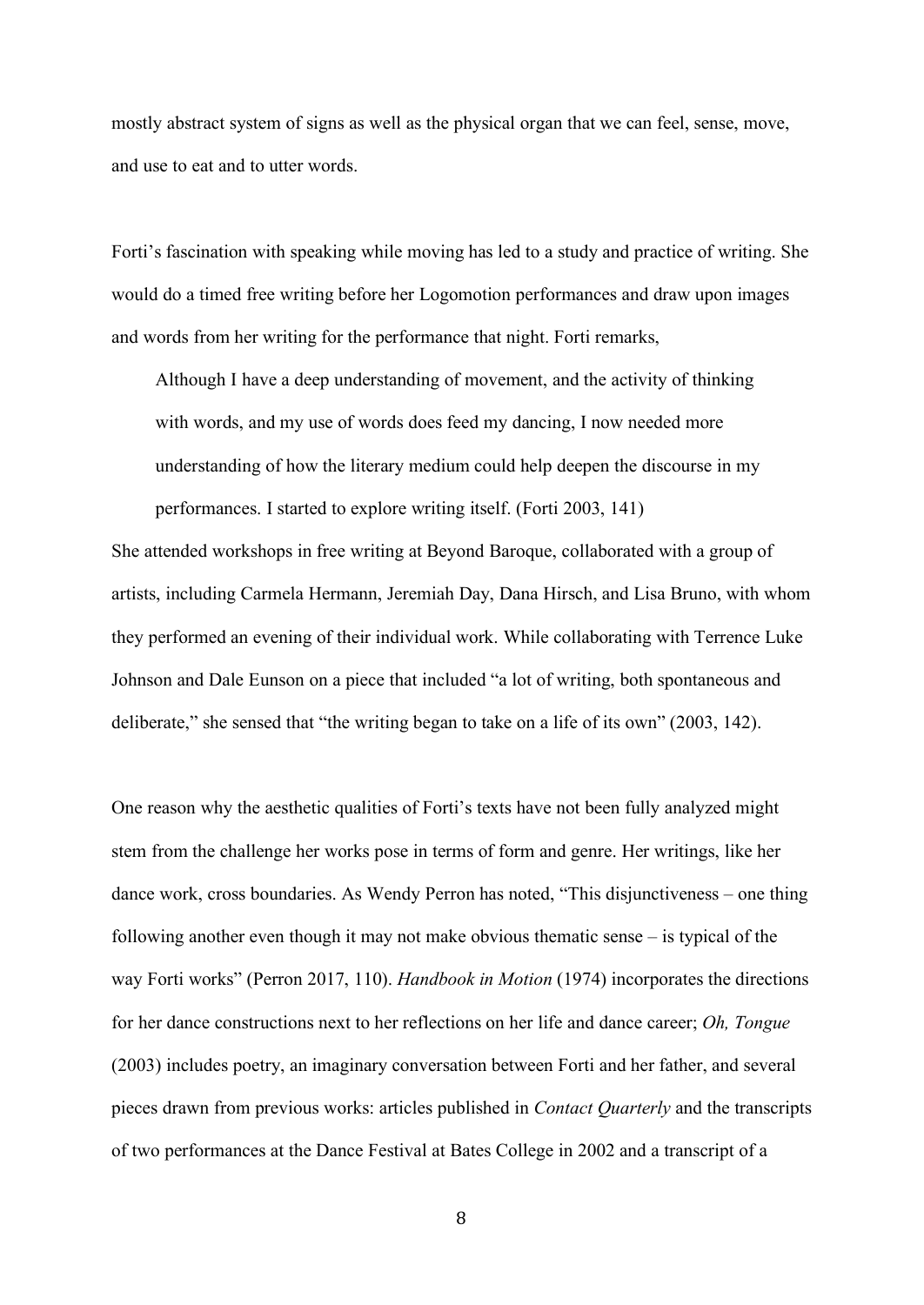performance at Bennington College in 2003. *Unbuttoned Sleeves* (2006) is based on journal entries, improvisational warm-up writings, transcriptions of speaking while in motion, and deliberate writings that Forti, along with her collaborators Terrence Luke Johnson, Sarah Swenson, and Douglas Wadle, created for two improvisational dance/theater projects, "Unbuttoned Sleeves" and "101," featured at the Roy and Edna Disney/CalArts Theater in 2005 and at Highways Performance Space in L.A. in 2006, respectively. The works attend to the visual: *Handbook in Motion* (1974) uses images of Forti's handwritten journals and photographs of performances; *Oh, Tongue* (2003) includes abstract sketches and drawings of the body.

Experimenting with form, different registers of writing, and verbal means of recording dance material is not unique to Forti. For example, in her *Lamb at the Altar: The Story of a Dance* (1994) and *Using the Sky: A Dance* (2015), Deborah Hay incorporates notes, journal entries, and poetic writings to reflect on and record her work of choreographing particular dances. In the foreword to *My Body, The Buddhist* (2000) she emphasizes that she is not a practicing Buddhist, poet, librettist, or archivist: "The literary forms used in this book are liberties I have taken to help me unravel a piece of the plot between movement and perception. The libretto, poem, score, short story, were co-opted by a flag-bearer in pursuit of the study of intelligence born in the dancing body" (xxv). Hay suggests that writing about the body and bodily intelligence necessitates these varied forms: in her view, bodily consciousness does not fit neatly into one genre.

The shifting perspectives and deliberate formal incoherence perform several functions. Forti's writings further the author's philosophical ideas about movement, language, and the mind; they include autobiographical and historical information, such as Forti's reflections on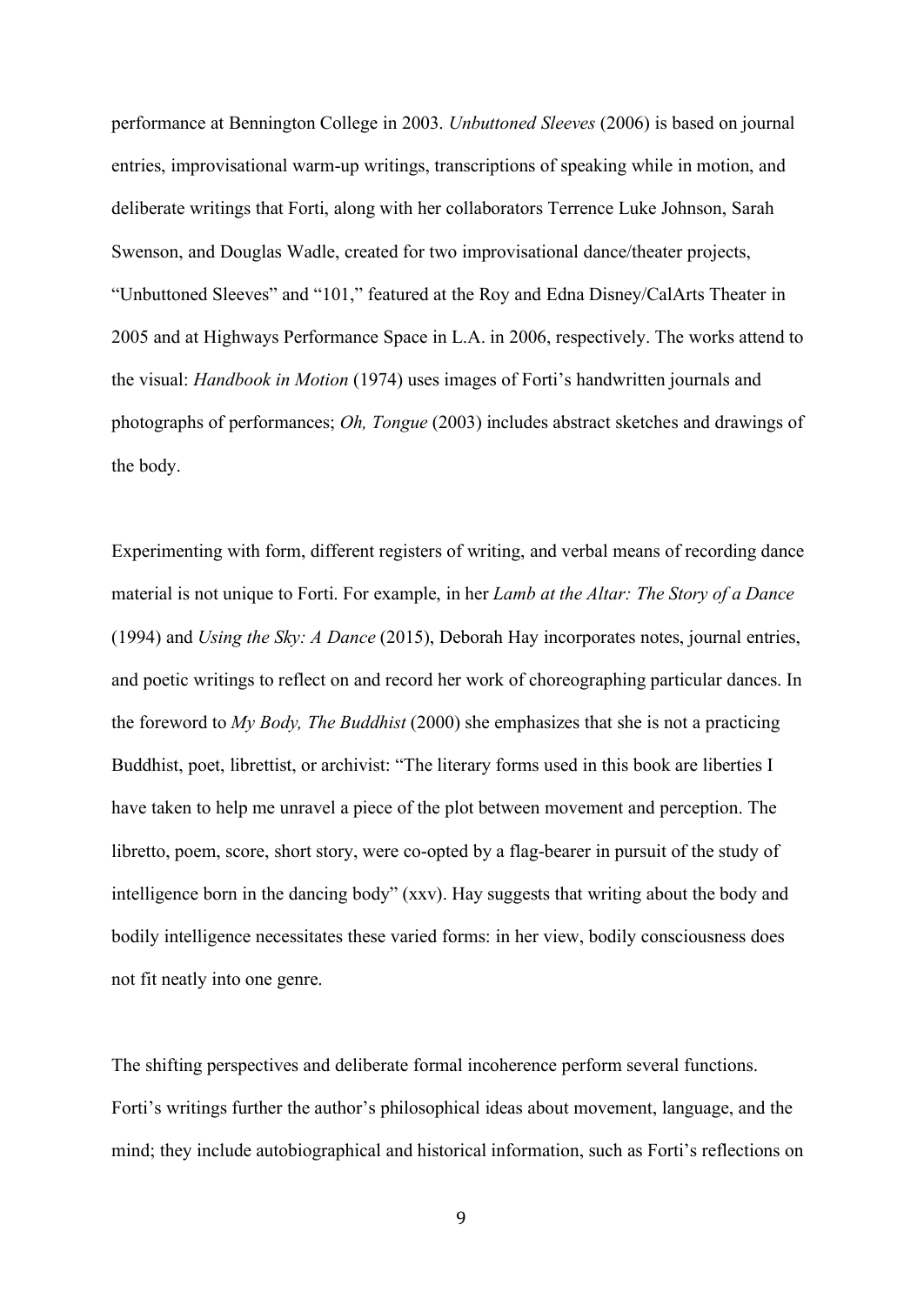her studies with Halprin and the milieu of the 1960s happenings and experimentation with pedestrian movement at the Judson Memorial Church; and by including poetry, lyrical writings, and drawings, they are works of art with their literary and visual aesthetics. They also serve as a type of archive: by including the transcripts and the scores for the dance constructions, Forti brings awareness of her dances to the reading public. The title of *Handbook in Motion: An Account of an Ongoing Personal Discourse and Its Manifestations in Dance* highlights a kinetic quality. The book is not "on" or "about" motion; it is actively "in motion," perhaps even "unfinished." The title suggests that new insights about these different genres and functions can emerge upon re-reading.

## **Writing the "Dance State" of Improvisation**

We enter a particular "dance state" when we dance, Forti opines. In *Handbook in Motion*, she says, "there's a state of dancing, like there's a state of sleeping, or a state of shivering. Some people have a shyness towards entering that state, but everybody does it sometime. Often, at parties, people drop their shyness and enter a dance state" (1974, 108). In *Oh, Tongue*, she remarks, "I think it's a state of being. Like sleeping, figuring out, or panicking are" (2003, 130). Physical movements in that state are "enchanting": "[W]hen I'm in a dance state, the movement that comes out through me enchants me. It can be a very simple movement, but it always comes with a sense of wonder, and as one of life's more delicious moments. Melodies are like that, too. They just come" (108). The "dance state" is somatic in that the self is constantly tracking bodily movements and sensations. The dancer is not in a "trance" but is actively observing mental and physical processes. Even though at times Forti gets "completely lost in the movement or in the sound and rhythm of words," she maintains "all the concerns of space, of timing, of movement interest" (139). Similarly to the mental selfawareness practiced in meditation, the dancer's mind in the "dance state" observes its own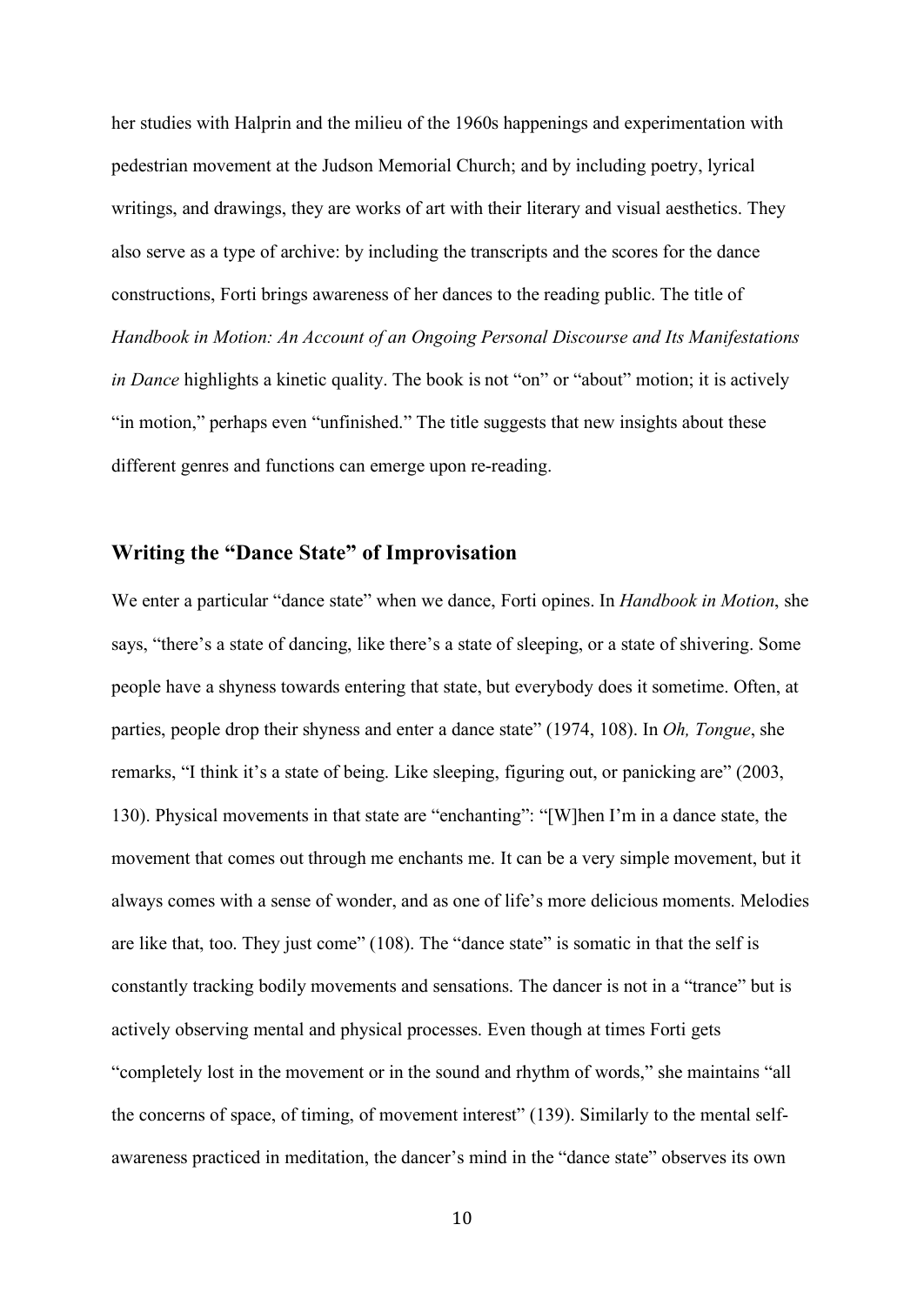functioning (see De Spain 2014). From these descriptions, it appears that Forti's notion of the "dance state" refers to improvisational dance, as the dancer is open to movements that "come through" her and make her "wonder," rather than executing choreographed movements.

Paying attention to images, words, and inchoate thoughts in the "dance state," Forti is tapping into the "stream of consciousness," a term attributed to William James, who in his *Principles of Psychology* ([1890] 1910), suggested that we experience our minds as movement, as a constant flow or stream of thoughts. He observed, "Consciousness, then, does not appear to itself chopped up in bits. Such words as 'chain' or 'train' do not describe it fitly […] It is nothing jointed; it flows. A 'river' or a 'stream' are the metaphors by which it is most naturally described. In talking of it hereafter let us call it the stream of thought, of consciousness, or of subjective life" (James [1890] 1910, 239). Forti notices mental stimuli that arise in the "stream of consciousness" and responds to them with words or movement: "there is a feedback and a responsiveness that is set up in my dancing body, in my dancing mind" (Forti 2003, 139). She says, "The thoughts and images seem to flash through my motor centers and my verbal centers simultaneously, mixing and animating both speech and physical embodiment. Spatial, structural, emotional" (136). By adding the layer of physical experience to James's term, Forti makes it applicable for movement innovation and highlights the presence of the body in discussions of mental processes: she explores the "stream of consciousness" not only as the movement of thoughts in the mind but as a phenomenon rooted in the physically moving body.

Free writing is one way to access the "stream of consciousness." In free writing, the hand is in continued movement for a particular amount of time, and the writer records the moving thoughts of the mind without stopping to judge or polish the emerging language. Forti often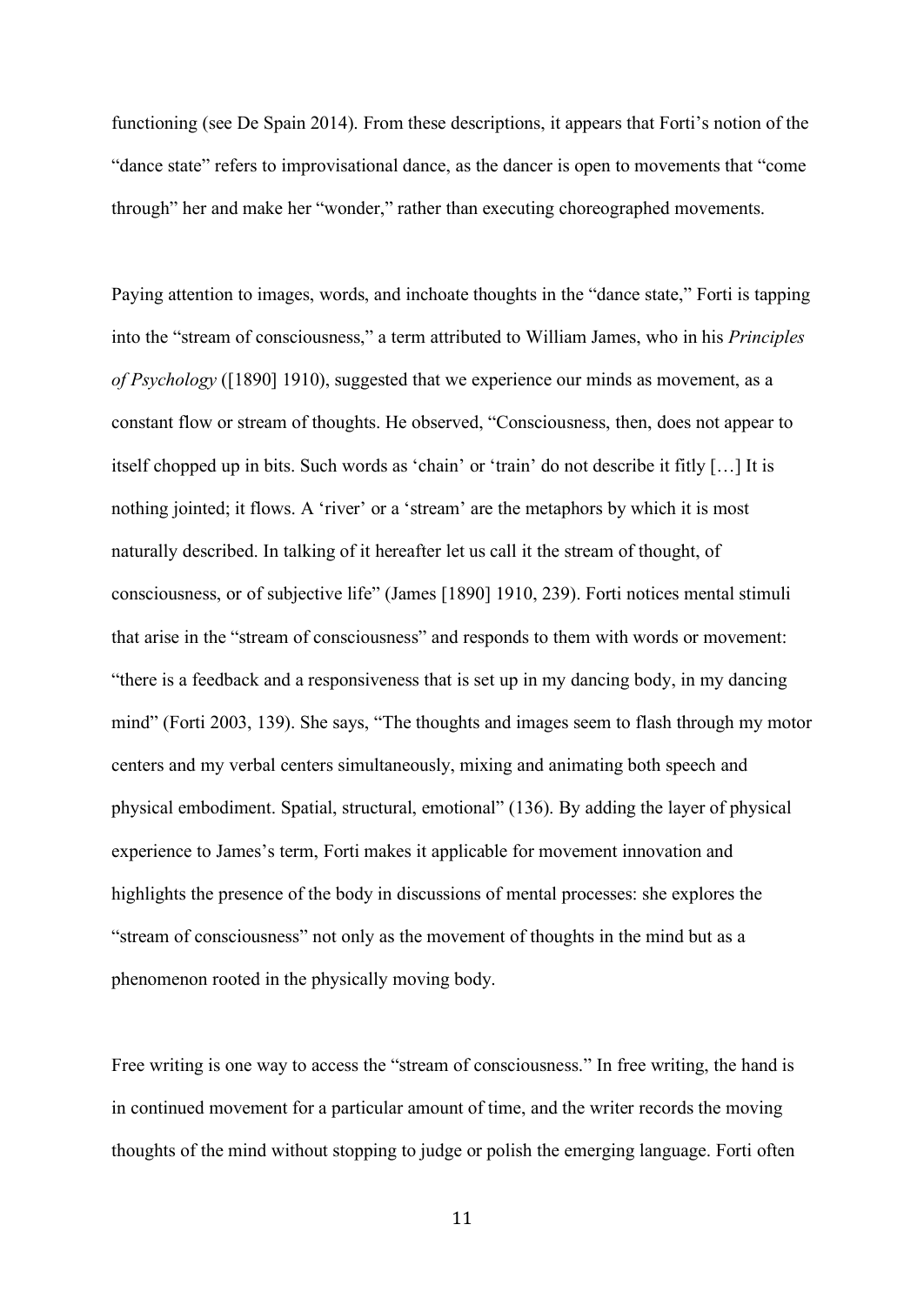starts with "I remember" and sees what surfaces or chooses random words from the dictionary and observes how "the thoughts that they stimulate begin to relate in surprising ways" (140). She comments on the kinetic aspect of writing: "I love how those moments when I would usually pause to reflect, I must keep going" (140). Instead of pausing to think about the next step, the writer must continue, which brings to the writing "the stuff that's flitting though, with its own wild affiliation to the thoughts that came before" (Forti 1994, 2). Her mind "grabs at those thoughts" that are randomly passing through, moving with "jumps" that are irrational but resonant": these are her "shadow thoughts" that she might otherwise not express or be aware of (Forti 2003, 140-41).

Forti's practice of free writing has been inspired by the works of the writer and educator Natalie Goldberg. Goldberg's free writing practice reminds Forti of her own improvisational movement practice (Forti 1994, 2). In *Wild Mind: Living the Writer's Life*, Goldberg encourages readers to "understand the journey of thought, how thought moves around in our mind" (Goldberg 1993, 190), thus underscoring movement as a key characteristic of thinking. She refers to writing as a physical practice and uses physical language to talk about the mind: free associating on the phrase "I remember" is a "warmup" exercise that "stretches" the mind and "limbers" the writer up before focusing on a bigger project. She observes that both writing and movement unfold linearly: writing is like "moving one foot in front of the other when you walk. The problem is we don't notice that movement of one foot in front of the other. We just move our feet. Writing practice asks you to notice not only how your feet move but also how your mind moves" (1993, 6; see also Goldberg 1986, 2016).

Forti's concern with improvising in words and in movement manifests on the page in several ways. In one section, Forti includes three takes on three words chosen randomly from the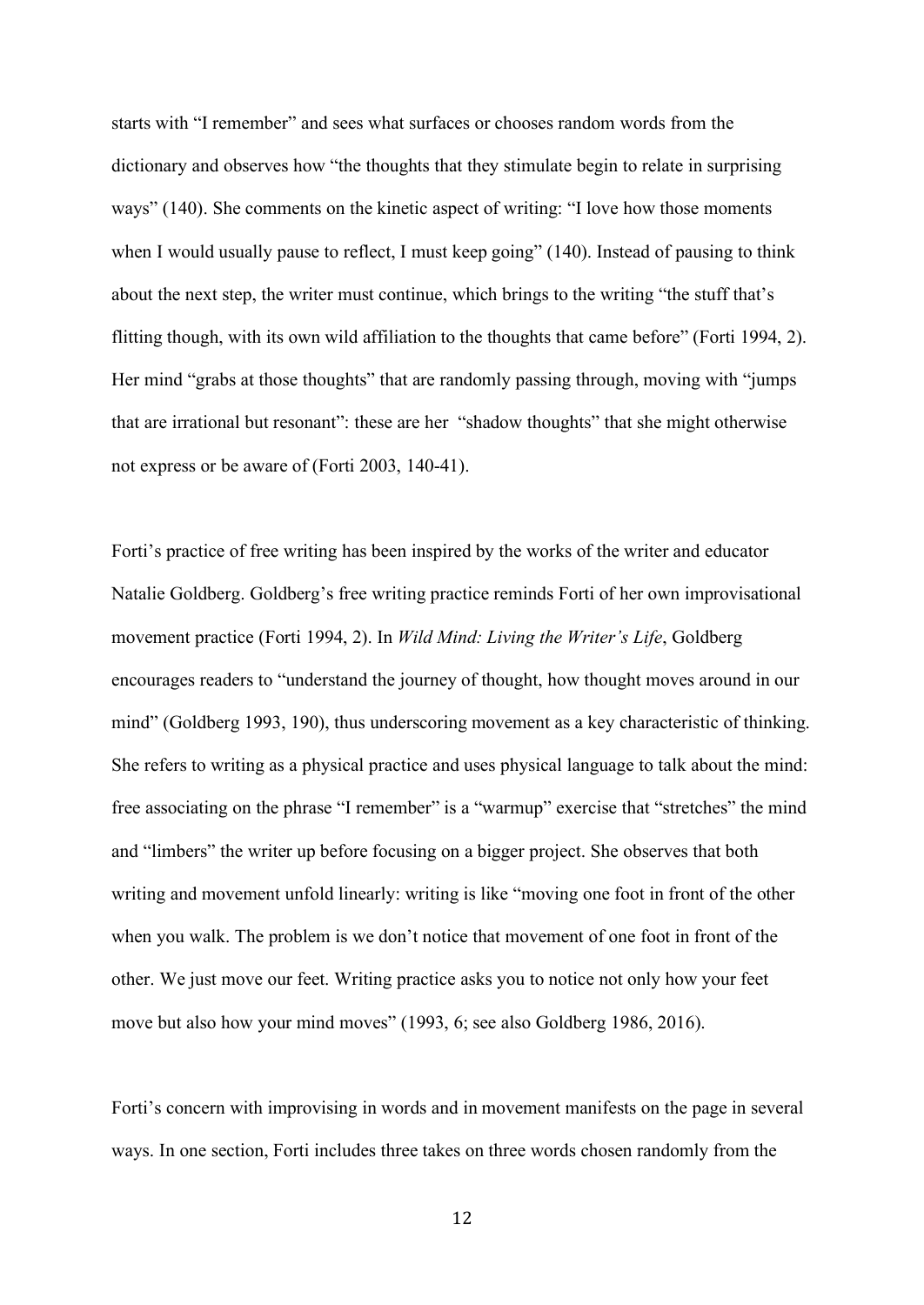dictionary. The writing style in these sections privileges chopped simple sentences and short, fast phrases. For example, she states, "Write about what you know about? How about barely knowing. You can barely know. Write about what you barely know about. A tough hand the dictionary has handed me. I hold it in my hand. My hand on pen on paper has three cards. Grass of Parnassus, retort" (Forti 2003, 52). Forti here writes "at the edge of knowing" (Longley 2017, 33). The text is not fully fathomable – thoughts move quickly from one direction to the next – but at times clusters of meaning do occur. Alys Longley opines that Forti "generates spaces of half-sense, where a known word or quality is pushed to a threshold and disassembled into component parts of sound, quality feeling, momentum. Words are reassembled into new forms that perhaps do not make literal sense, but which are nevertheless recognizable as holding the memory of former sense" (2017, 32).

A different aesthetic is in play in Forti's depictions of the "dance state" in performance settings. In *Oh, Tongue*, she describes a movement scene:

The stage. Walking out. "The see me now. Let them see me, get used to the sight of me. Quiet down. Open." I choose a place. I stand there. I glance at the audience. To see them, for them to see my face, my whole stance, just a look of recognition that I consider a hello, I begin. With what presents itself. A memory, a shape in the performance hall. I trust this first thing and I begin. I hope that the audience, having met me, follows my interest, my involvement, I return in my mind's eye to the northern slope of Bald Mountain in Vermont, I look around and pronto. Something happens. I see snow. I jump and curl in the air. Hands and feet in air. Heavy rattle winter wind smashes dry sunflower stalks. Again. Again, smash, jump! Snow thud falls from laden roof. Feet slide out, thud. Whole body, thud, flat to floor. (2003, 130)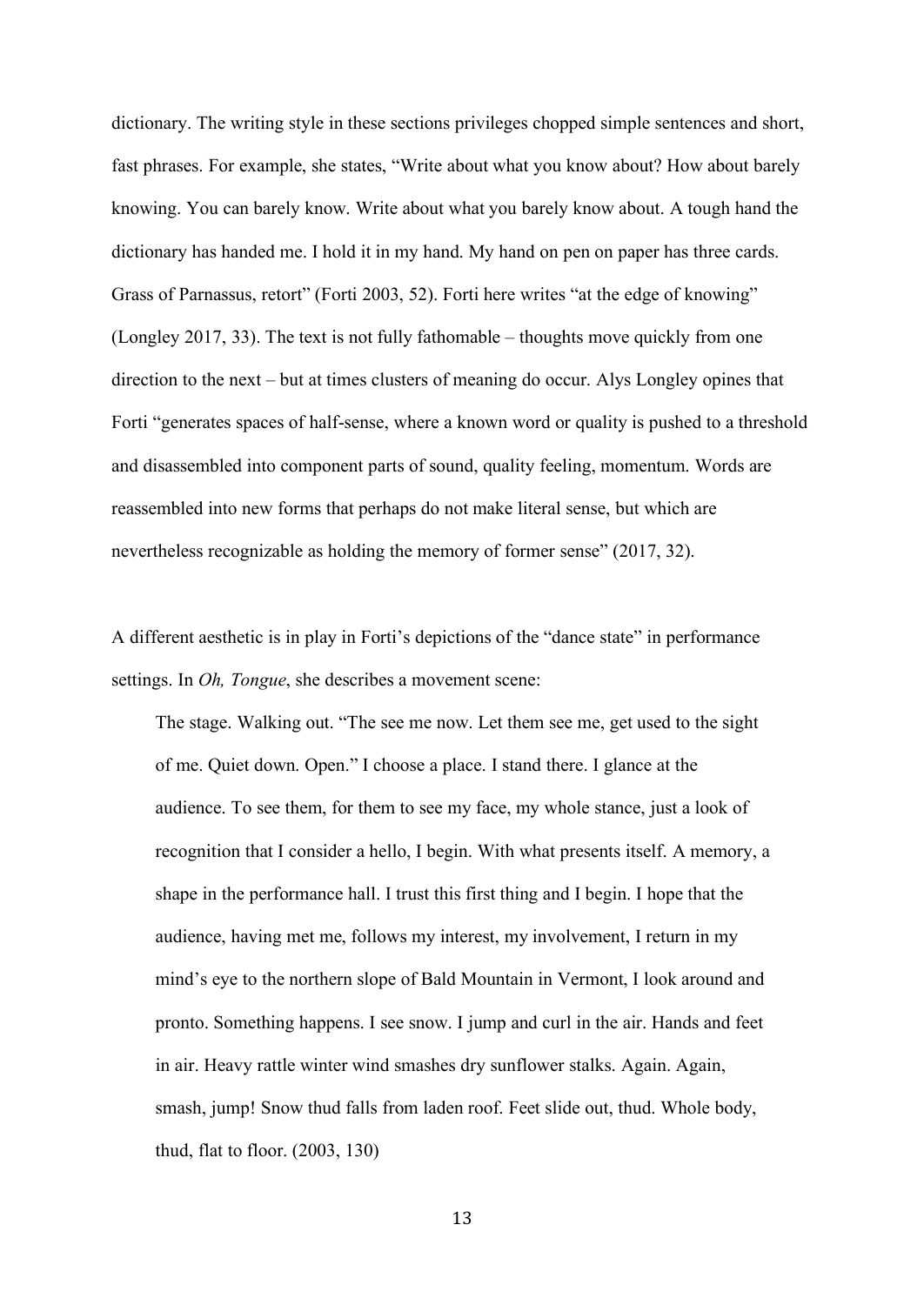Here, Forti gives a sense of both the physical motion and the mental landscape while she is dancing and simultaneously observing her mind. The passage records movement: the speaker walks, stands, glances, looks around, jumps, curls, slides, falls. It records mental actions: the speaker trusts, hopes, returns in her mind's eye to a memory; she "sees snow," "heavy rattle winter wind smashes dry sunflower stalks"; "snow thud falls from laden roof." The sentences are short, clipped. Syntactically, the sentences move forward as simple sentences or as coordinated units of equal status, rather than as complex sentences of interwoven subordinated clauses. A complex sentence "moves" differently from the more direct push of a coordinated sentence or a simple sentence. Although the thought jumps around, from one image to the next, the writing is nevertheless more linear than in the "Three Takes" section above.

Forti's fascination with not just the English language but her exploration of multiple languages is an overlooked area. The dynamics between two languages open up another way to think about movement, prominent in *Unbuttoned Sleeves* (2006). The "libretto" depicts Forti and her three collaborators improvising to their chosen area of interest, "with the assumption that any four topics, any four voices, would engage each other in particular ways" (1). Forti plays the character of "The Four Year Old (Child)." In her autobiographical sections, she recounts the experience of her family in Europe at the wake of World War Two. These sections are bilingual: the speaker slips into Italian, using what in linguistics is called "code-switching," or the alternating of two languages within the same text, sentence, or discourse (see Auer 1998, Gumperz 1982). Child says:

Give me your hand. No! No! Mano. Pee. Like pippi. Mamma! Mama, that's English. Mamma. Mamma. Pippiii. Poppooo. The baby. Bebé is the baby. Mammie, I found un soldo! A soldered penny to give to a soldier. Soldato. Dato.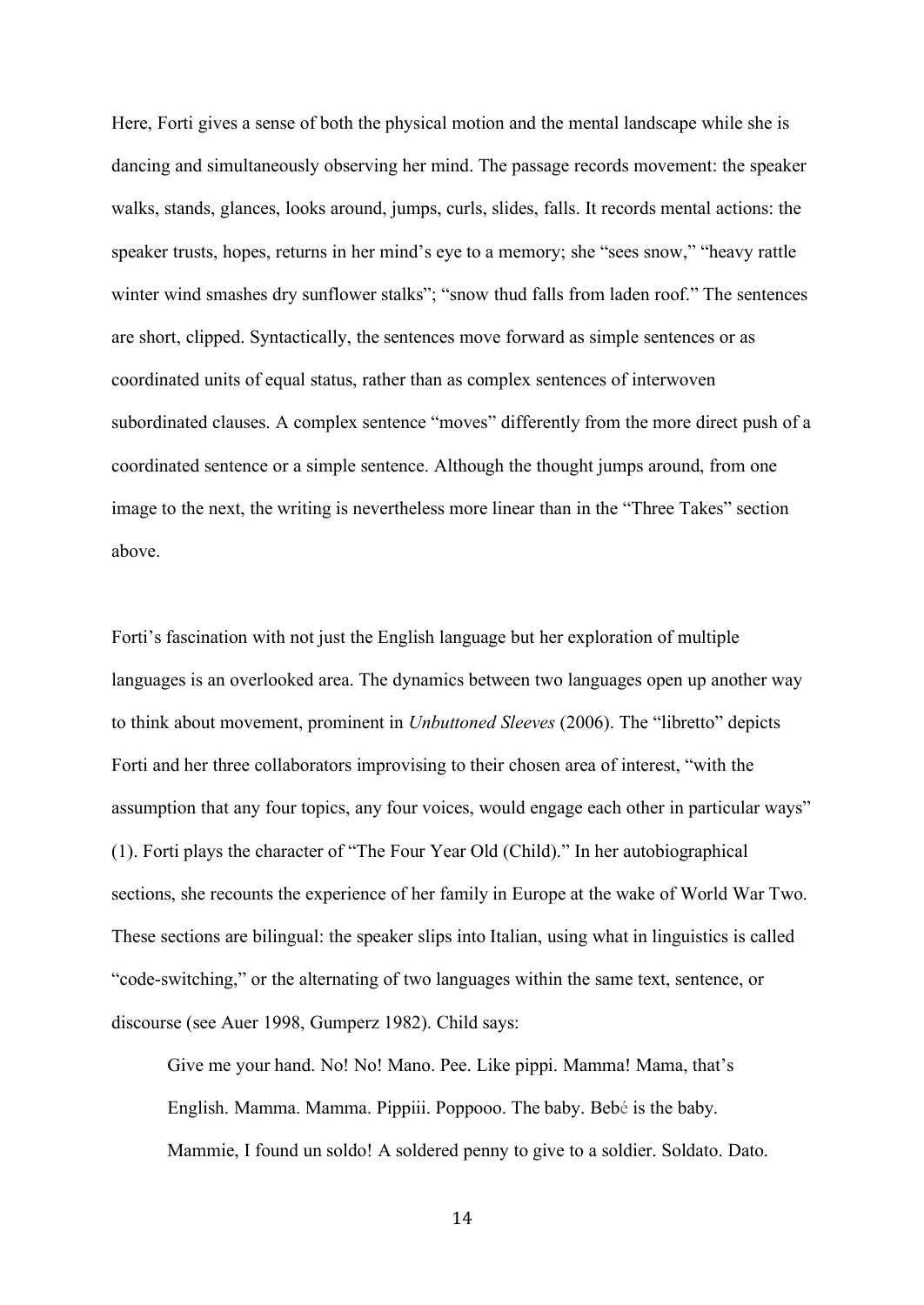Give. A solder with an "L." Sold. I don't know that yet, about the "L," but I will.

The soldato gets the soldered coin to report. Gets lots of coins. Pennies, that's

what makes him a soldier. Soldi. He gets money to go do it. (Forti 2006, 14) She comments on how similar or distant English words and their Italian counterparts are. Child says, "Attention. Attenzione. It sounds the same and it is the same. […] Together insieme. In … sieme. Insieme sounds like more together" (14). She places English and Italian words next to one another in two columns: "babe bebé, crisis crisi, cricket grillo cri, soldier soldato, coin soldo, city città" (45). The spectator and reader can follow Forti's improvisations without the aid of a dictionary, since the words are linguistically close. Forti leaves some sentences untranslated. Her playful exploration of Italian emphasizes sound: "Tree albero" leads to "alberoberobero brances rami" and "bero ramibero albero" (14).

This word play mimics an act a child might do – trying out a different language and how new words feel "on the tongue." The fact that Forti is using movement while uttering these words emphasizes the idea that studying a foreign tongue or being bilingual is a process of embodiment, of making new or other words a part of one's physical being through repetition. Repetition is also a part of sections rendered in English only, such as the following example:

It was here, I took it. It's a gift. I took it. I stole it, I took it, I got it, I hold it. I take it, I hold it. It's not a gift. It's a gift! It's not a gift. It's a gift! It's not a gift. It's a gift! Not a gift. A gift! It's a gift, it's not a gift. It's a burden. It's an oracle. It's a lifting up of my voice. It's a lifting up, of my voice. It's a lifting up, a lifting up, a lifting up, a lifting up, it's a lifting up, a lifting up, it's a lifting up of my voice" (Forti 2006, 26).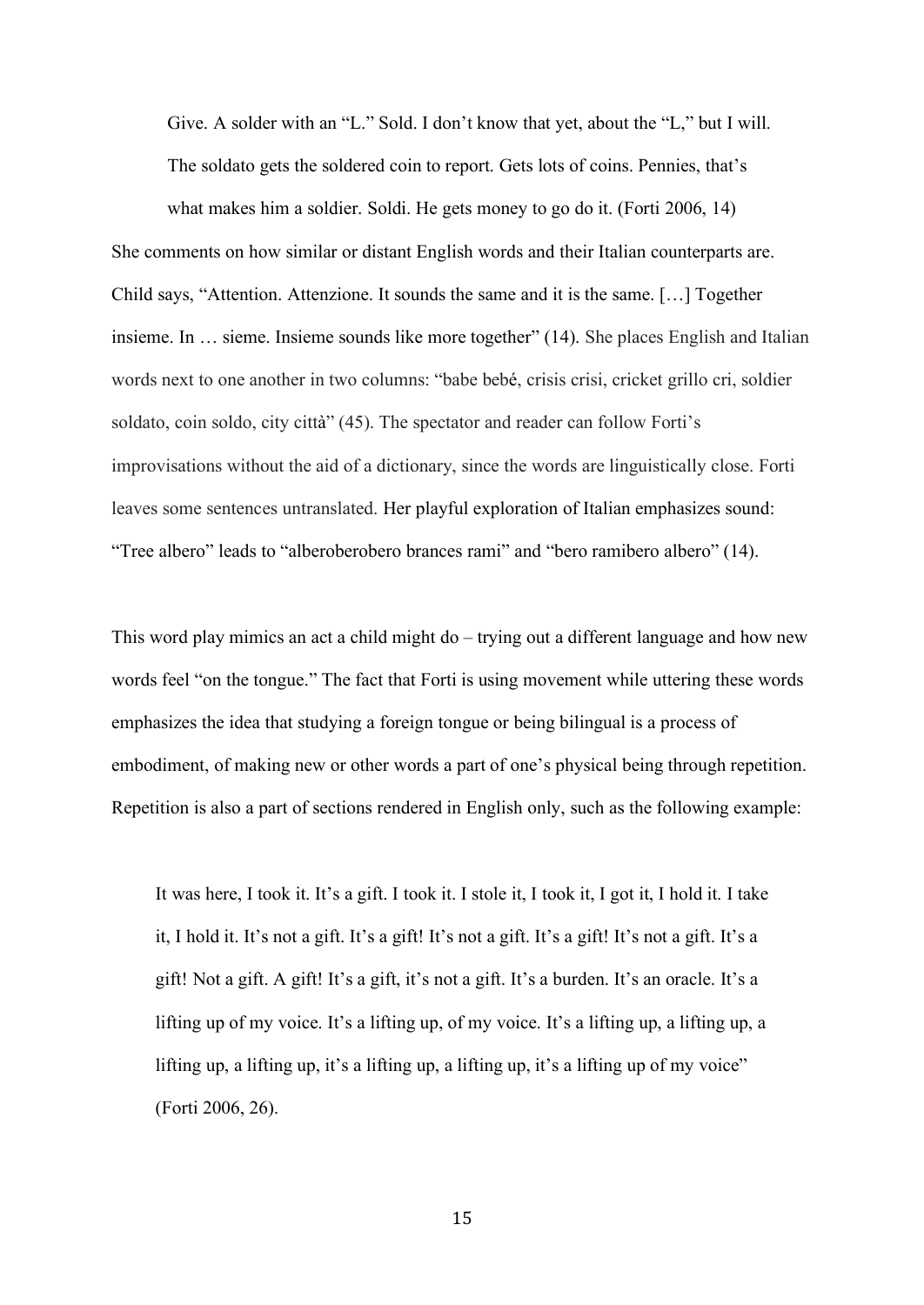Such examples remind readers of the work of another language innovator, Gertrude Stein. The title, *Unbuttoned Sleeves*, might refer to Stein's *Tender Buttons* (1914). Stein, similarly to Forti, explored repetition, was intrigued by automatic writing, cultivated a voice that "sounded" like a child, included in-text translation between French and English, and foregrounded Anglo-Saxon, rather than Latinate, vocabulary. While the writing style and wordplay in Stein's work might be lighthearted or playful, the subject matter often is not: she narrated her experiences as an expatriate in France and experiences of wartime in *Paris France* ([1940] 2013) and *Wars I Have Seen* (1945). Forti, too, is here writing about a traumatic experience of her family's escape from Europe. In Perron's words, "Although Forti has never said this, I think there is something about her work – the hunger for touch, the desire to feel the earth under her feet, the distrust of authority – that may be the legacy of being a four-year-old child bewildered by the haste with which her family had to flee their home country" (Perron 2017, 113).

## **"Animate" Writing and Nature**

Animation is a term that resurfaces repeatedly in Forti's writings, visible even in the titles of her articles, such as "Animating the News: A Practice" (Forti 1990) and "From Animate Dancing to Writing" (Forti 2003). Forti has said that for her, "dancing has almost always been a way to explore nature" (Forti 2003, 131). She has studied the movement of animals, dances her gardening journal, and observes the movement of plants and trees. She calls her explorations an "animistic process" in that she is trying to get at the "spirit" of what she sees (2003, 131). Halprin, who conducted sessions on the outdoor deck of her mountain home studio, would routinely ask students to observe elements of nature and use their observations in movement.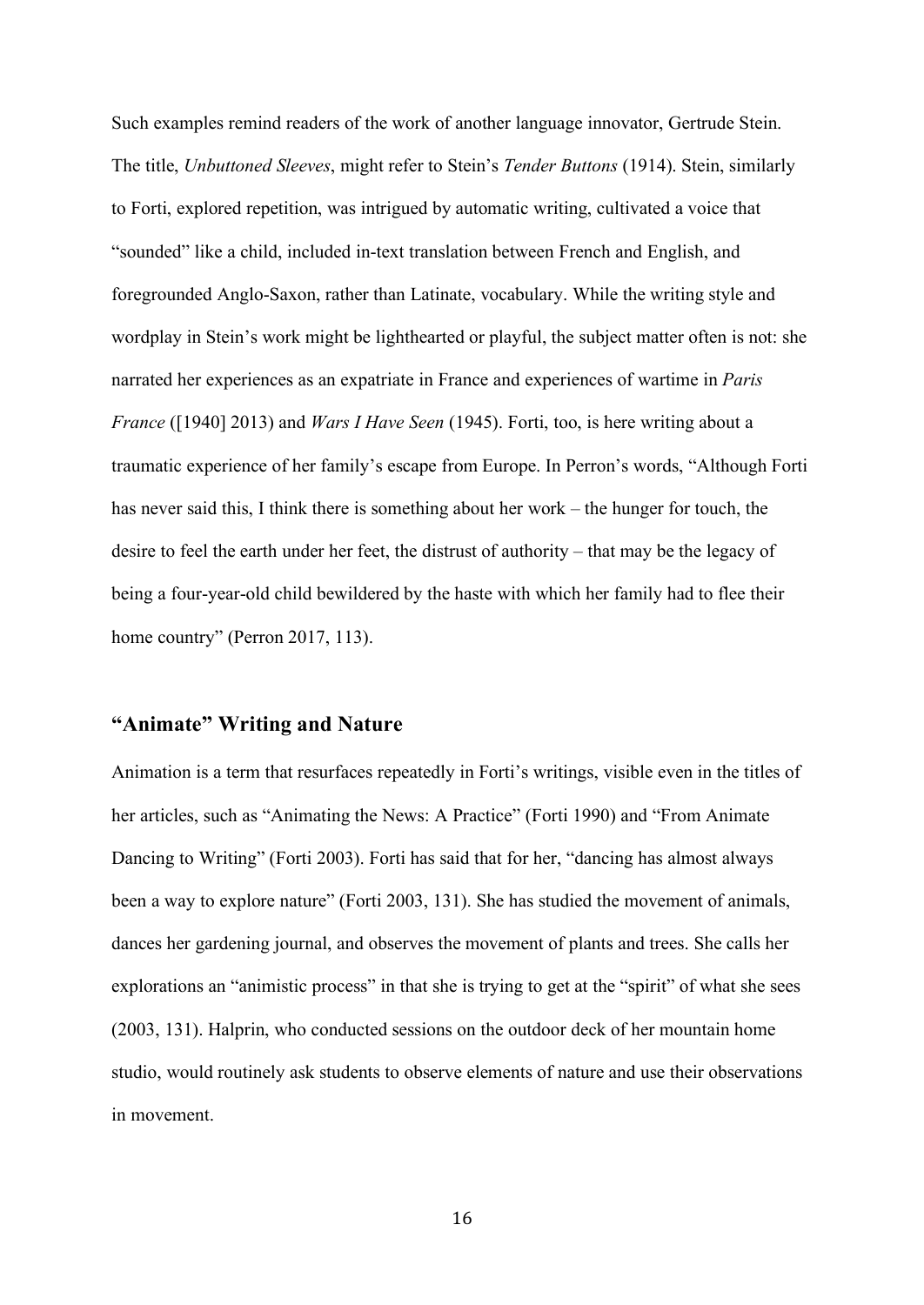"From Animate Dancing to Writing" in *Oh, Tongue* starts with a nature scene: Forti is sitting by a brook waiting for thoughts for writing. She says:

At bottom of quiet pool, a green leaf. On surface, water striders. One scratching its hind right leg with its fore-leg. Shadow of something across a surface, a bird? A butterfly? No, a leaf. Sitting on rock, hardness getting uncomfortable even through folded towel. Later I'll bathe here. Waiting for a thought for writing, a thought in the context of a particular writing. From the pool here. To a reader maybe at the breakfast table, morning light slanting in east window, maybe snow. Water striders always so easy to see, over the years always so easy to observe, I don't take them seriously. If a little brookie, a little trout, were to show itself, now that would be something. Something. […] Light through pools, light through falling water, roots and rocks, little island beach pebble mound. And dancing? There's a function that functions in our sleep. So that as we dream we're running, we lie still. Sometimes a cat will twitch its paws, its face, in its sleep, but basically lie still. Seeing the fractured rock face shunting water one sheet here one there my eye follows sharp edges. My teeth try the stone, I breathe the falling water and am the soft air smelling of me, the bright tree root curve of sun-soaked moss, pulsing circles of light bopping water. And only by the grace of that which holds me still do I hold still. (Forti 2003, 129)

This paragraph illustrates what I call the "writing impulse," or the propulsion to write. The subtitle reads "Written at the brook, while thinking about this article" (2003, 129), which suggests that the speaker is waiting for an impulse for the thought to *move,* propel her toward writing. From readers' perspective she has begun writing even though her idea for writing "in the context of a particular writing" (Forti 2003, 129) has not arrived yet: she starts to record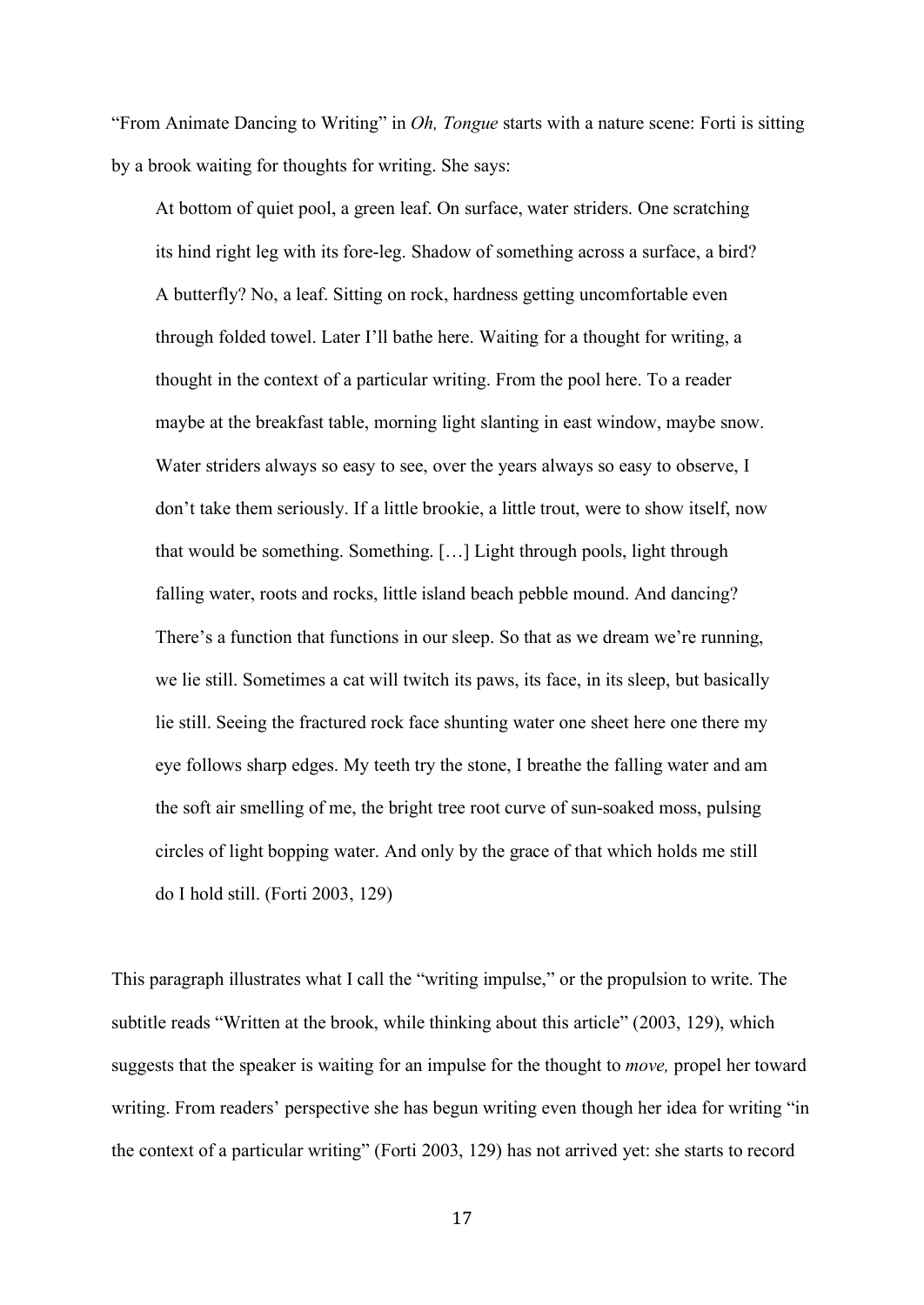the environment around her, the movements of water striders, the smell of fish, a bird or a butterfly moving, and her sensation of physical discomfort while sitting on a hard rock. While she is slowly teasing herself into writing while waiting for her main idea to surface, she paints the picture of her environment and the animate life in it: what she presents as a type of "pre-writing" locates readers in a particular place and creates a sense of the scene and mood.

This waiting for a thought for writing resembles the well-known description of Isadora Duncan standing in her studio and waiting for a movement impulse. In the words of Andrea Mantell-Seidel, "To arouse the 'motor in the soul,' the impulse toward motion, Duncan stood, sometimes for hours at a time, in silent contemplation and observation of her emotional and motor impulses, concentrating on the solar plexus" (2016, 31). In Forti's view, Duncan "reached across time and space to find a precedent for the dancing she felt she needed to do. She found inspiration and confirmation in the figures dancing with abandon" (Forti 2003, 133). She refers to the moment of Duncan standing still in the center of her studio waiting for a movement impulse: in Forti's opinion, Duncan was working with the particular task she had given herself, "of clearing the environment and listening for an inner impulse" (Forti 2003, 134). In the above example, Forti, too, is waiting for a "movement impulse" – one that would set thought in motion.

The passage above implies that it is possible to enter the "dance state" without dancing physically. Forti notes, "And dancing? There's a function that functions in our sleep. So that as we dream we're running, we lie still" (2003, 129). The speaker is standing still but her thoughts and imagination are in actively motion. Her eyes travel along the edges of the rock; her teeth "try the stone" (2003, 129); she "breathe<sup>[s]</sup> the falling water" (2003, 129), and she is the "soft air smelling of [her]" (2003, 129) and the tree root. She is still but feels herself as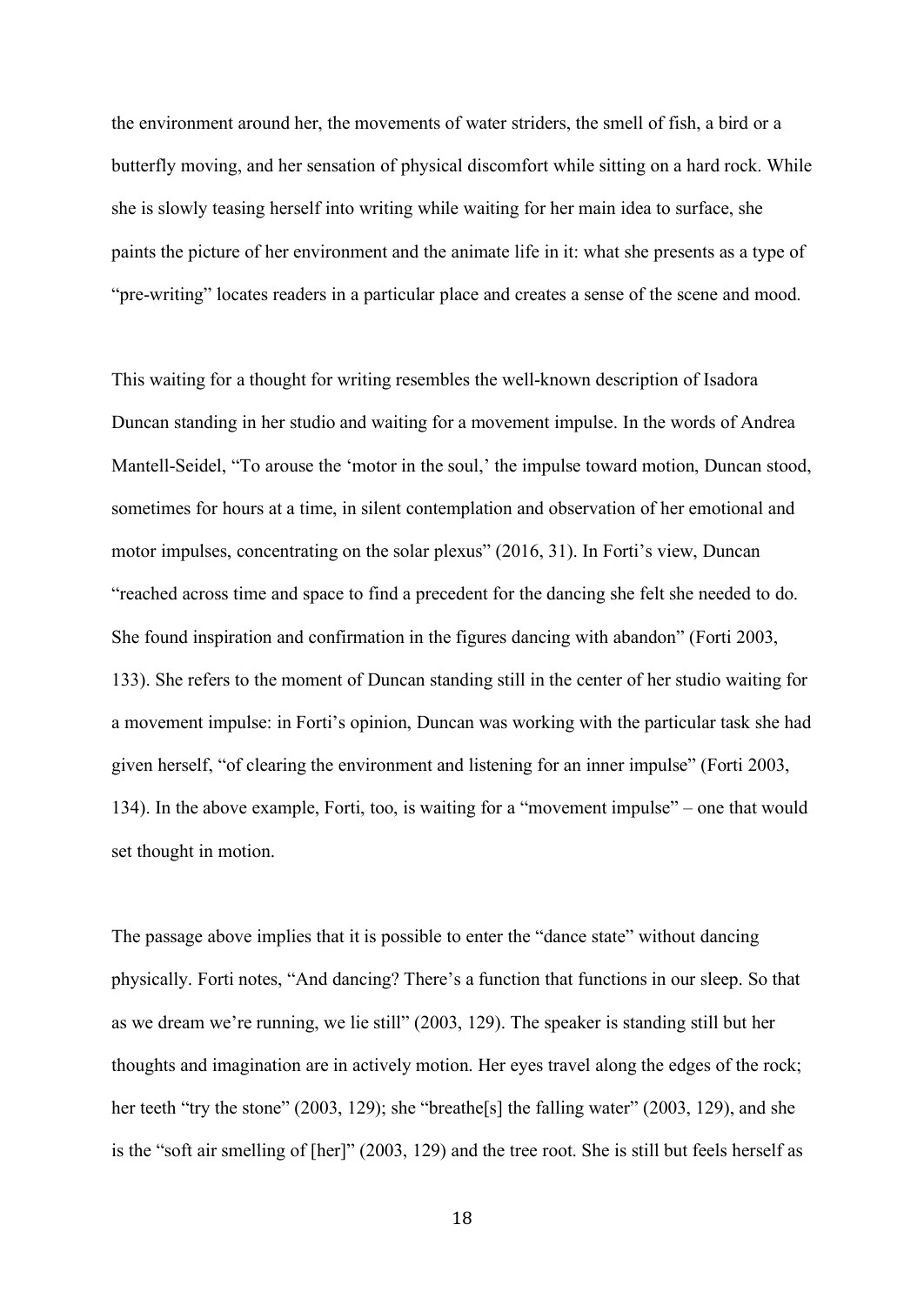these other substances and imagines moving like them. This is a dancing function. She notes, "only by the grace of that which holds me still do I hold still" (2003, 129), which suggests that being physically still might be a struggle: she would rather move. This passage is training readers to see movement and dance in stillness. By extension, it is a commentary on reading and writing – our reading and writing bodies are commonly in still positions, but in thought and imagination, we can move actively. As Forti's passage implies, these too could be considered as aspects of movement function.

Examples in which the speaker feels one with nature or natural phenomena demonstrate Forti's approach to "kinesthetic awareness." In the above example, the speaker says, "my teeth try the stone, I breathe the falling water and am the soft air smelling of me" (2003, 129). Forti *is* the "dry crumbly ground" (138) and "the cool round things of delicate russet skins, emerging miraculously clean" (138). She *becomes* "the ships, the lands, the peoples, the strategies, the connections" (137). In 1936, dance critic John Martin wrote:

When we see a human body moving, we see movement which is potentially producible by a human body and therefore by our own; through kinesthetic sympathy we actually reproduce it vicariously in our present muscular experience and awaken such associational connotations as might have been ours if the original movement had been of our own making. (Martin quoted in Batson and Wilson 2014, 100)

Forti's vision of "kinaesthetic awareness" is akin to the concept of "kinesthetic empathy" in that both terms refer to ways one can sense in the body the feelings of others. While "kinesthetic empathy" is most often applied to a stage performance witnessed by audience members, Forti applies her notion of kinesthetic awareness more broadly. By observing and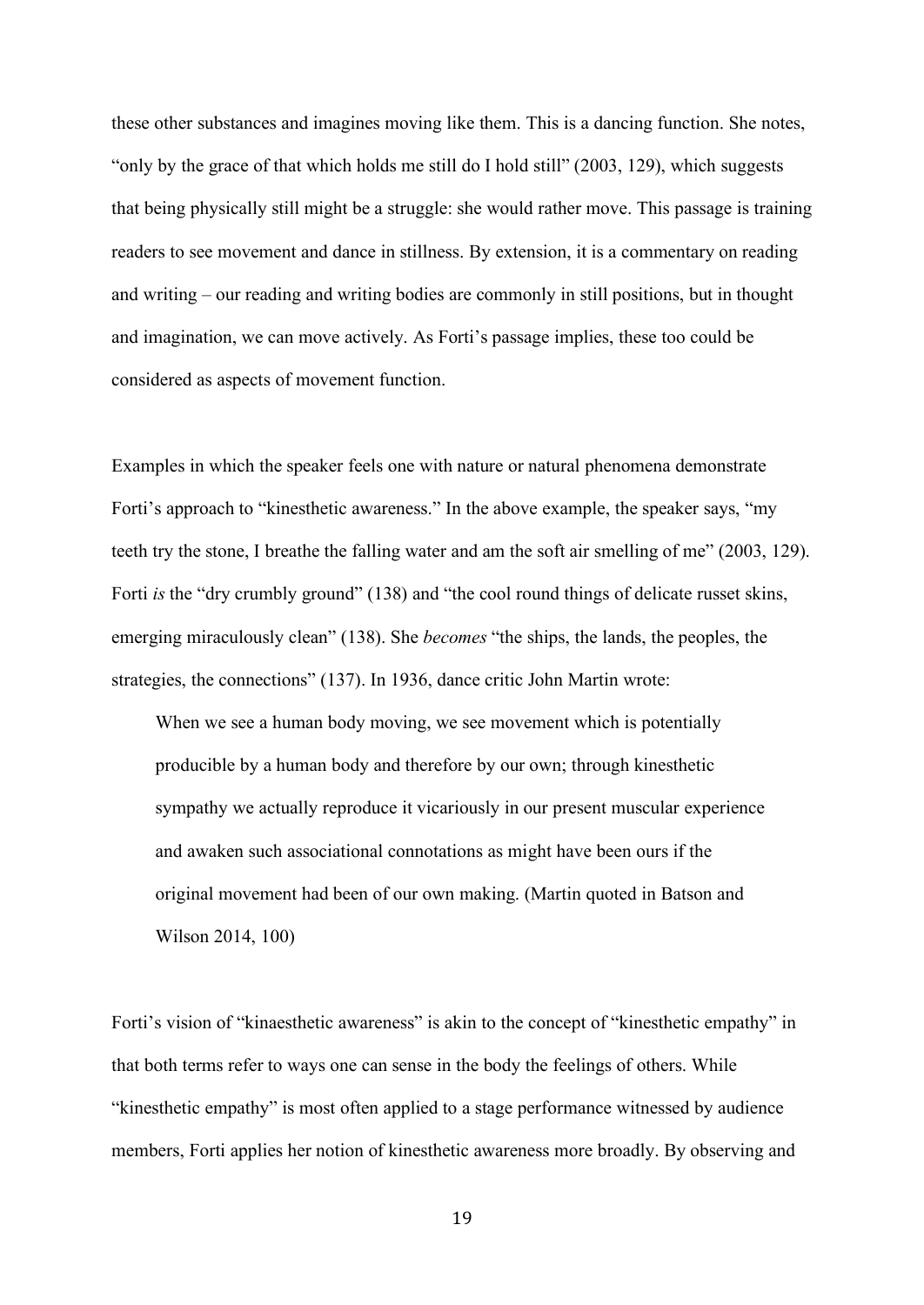feeling the movement of a living person or a thing, the observer can take on information about the states of their bodies, where they hold tensions and where they feel relaxed, and use information about these states in their own movement. In Forti's view, focusing on one's sensations is not enough: the "world" element needs to be part of the kinesthetic experience: a mind, body, world connection is "a state, among our human repertoire of states of being. [...] Mind, body, world. Even grammatically it seems more vital. More full of surprises" (2003, 122-23).

Studying nature does not only "animate" Forti's dance: it also animates her writing. Her tone becomes more poetic and lyrical in these instances where she depicts movements in nature. Forti comments on how she draws inspiration for dancing from her gardening journal: "How to explain what I learn from the snow, from the compost bin, from the stars? When a fresh wind is blowing down the mountain, I absolutely gulp it down. Gulp it in. Or reaching into the dirt of the potatoes, my self dives into my fingers and I am the dry crumbly ground. And the cool round things of delicate russet skins, emerging miraculously clean" (2003, 138). In these moments, Forti is not recording, describing or narrating only: she is searching for a creative, lyrical way to express her connection to movement and nature in language. She tries to express the "rich scent of white clover blossoms" that "thicken the cells" in her body, while her hands "re-experience the coolness in the shade under the squash plant's umbrella leaves" (2003, 130). Some of these movement explorations indeed become poems: her collection titled *Angel* (1978) includes poems such as "In the company of the fern one can stand bending way backwards, hanging head and arms like fronds" (22) and "And in the company of the snake plant one can balance on one's back, reaching limbs, leg and arm and arm and head and leg reaching upward among each other snaking slightly" (23).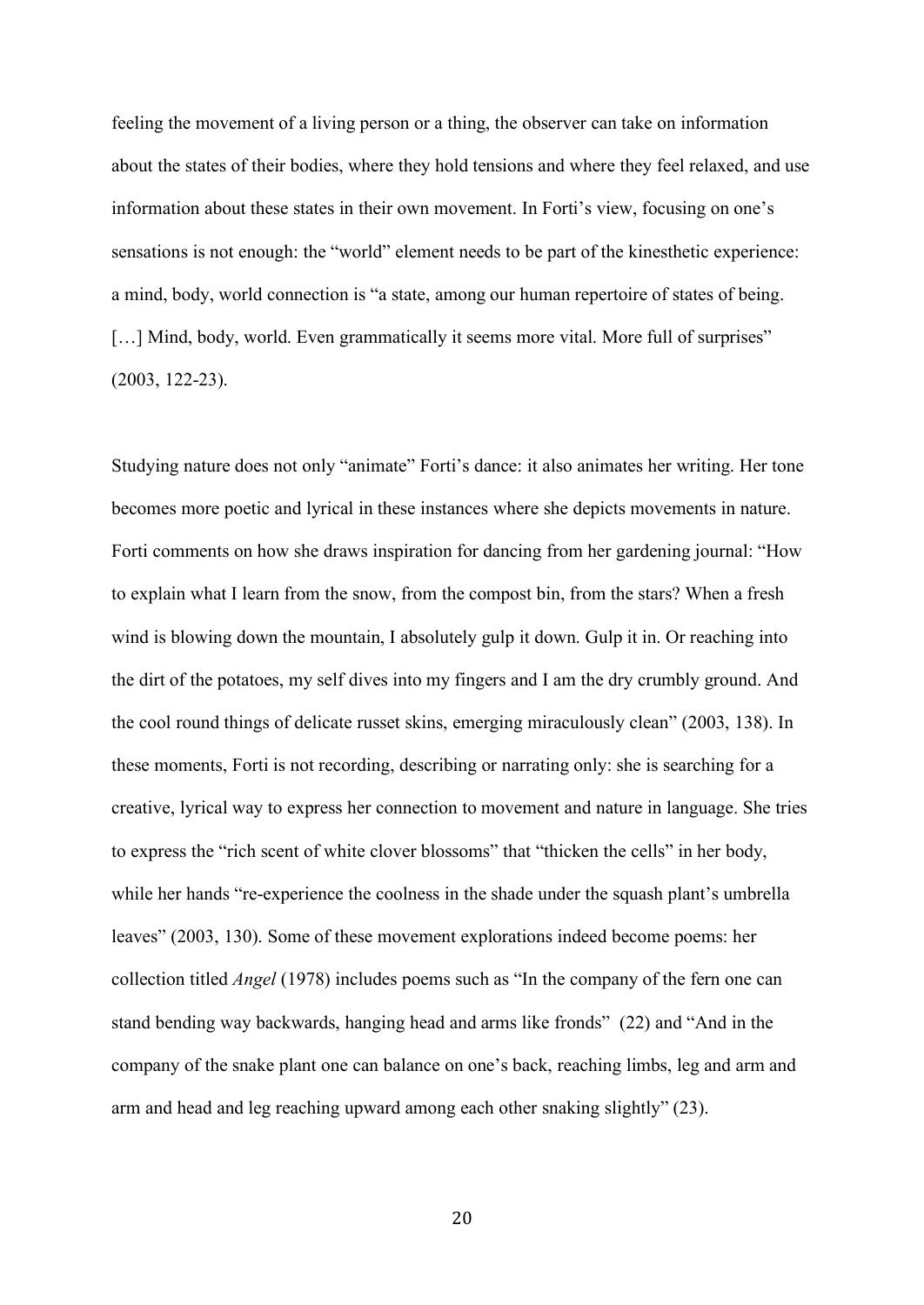#### **Conclusion: Absence and Presence of Movement**

Forti's "dancer's books" invite readers to look for knowledge and descriptions of movement. However, Forti's books present a challenge for readers' ability to imagine improvisational movement. *Unbuttoned Sleeves* (2006) is presented as a "libretto": it includes words, dance, and music and is called a theater/dance project. The reader knows that the performers used movement and dance in this work. However, the work includes very little information about what the movement component might be like. Only in a few cases, most notably in Terrence Luke Johnson's section, does the reader get any information about the actual movement of the performers. Johnson's section includes some parenthetical notes, such as "Luke has been holding a piano bench, chest high. How he turns it this way and that" (Forti 2006, 25). He "bangs" his hand against the bench (26). But the rest of the libretto is lacking in movement description.

This refusal to encode movement gives liberty to future performers to come up with their own movement. It is a statement that improvisational movement does not need to be encoded, on and off the page, and it cannot be; there is no precise system, such as Labanotation, for it. From the perspective of the reader, the refusal to encode movement descriptions can serve as an absence. Readers are aware of how intricately tied movement and language are for Forti: the absence of allusions to the speaker's movements makes it hard for readers to envision movement as underneath or behind words.

For Forti, the need to create in readers' minds images of bodies in motion is less pronounced. The most direct way to make readers *see* motion in Forti's writing is not so much through images of the speaker herself moving but through her descriptions of movement in nature and animate life. She describes moving *like* a plant would move or embodying the stillness of a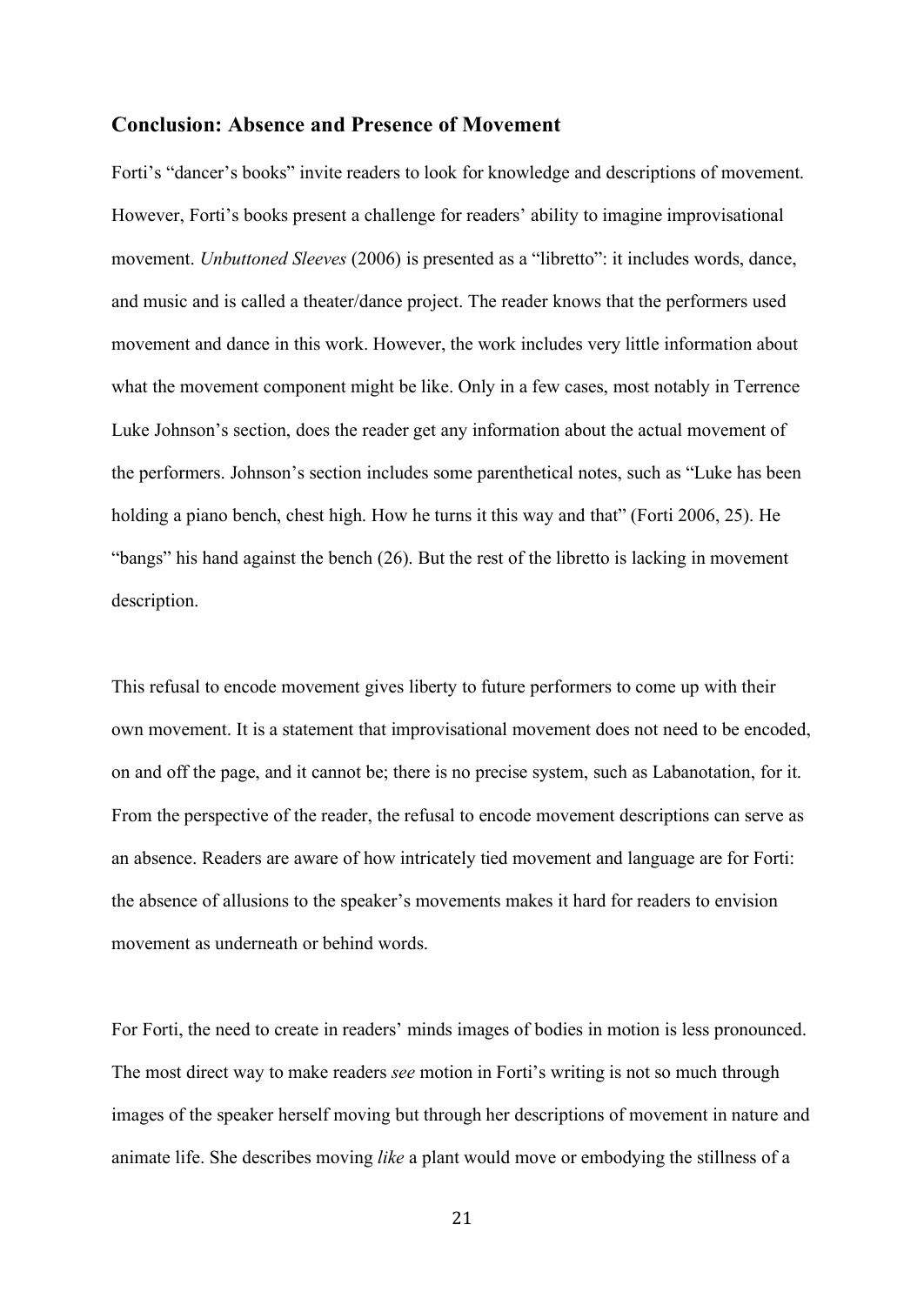woodpile. Her writing, then, emphasizes the importance of metaphors and similes for not only dancers' but also readers' ability to imagine movement.

Susan Leigh Foster has noted, "Describing bodies' movements, the writing itself must move. It must put into play figures of speech and forms of phrase and sentence construction that evoke the texture and timing of bodies in motion" (1995, 5). While Forti does not foreground the need to record the physical movements of bodies in motion, she does, like Foster suggested, make the *writing* itself move: drawing upon the stream-of-consciousness writing, abrupt, clipped sentences, and flowing prose – and using free writing, nonfiction prose, poems, imaginary dialogues, scripts, and essayistic writing, Forti's works draw attention to how language itself moves on the page. Her works make readers aware of how they move, or jump between different genres, registers, and tongues. Her works, then, remind readers of the movement – or dance – of their minds as they read.

This attention to processes of reading and imagining is likely to become significant in analyses of works by other contemporary choreographers who work with movement and language and who also use writing to record their dance performances. As I mentioned earlier, Deborah Hay often records her dance works in the form of writing, such as scripts. Karinne Keithley Syers, Annie-B Parson, and Paul Lazar have written an experimental text on the work of Big Dance Theater, titled *Another Telepathic Thing* (Big Dance Theater 2014). They start with a question, "How do we get this performance into the form of a book?" (2014, 15), and advise the reader, "Reader, it is your job to read expansively, to speculate a little, to sound out the speechless places, to embrace, with a little telepathy, the intervals between all these things" (11). In the fields of somatics and expressive arts therapy, a similar impulse to inspire readers to imagine movement as they read exists, as in the works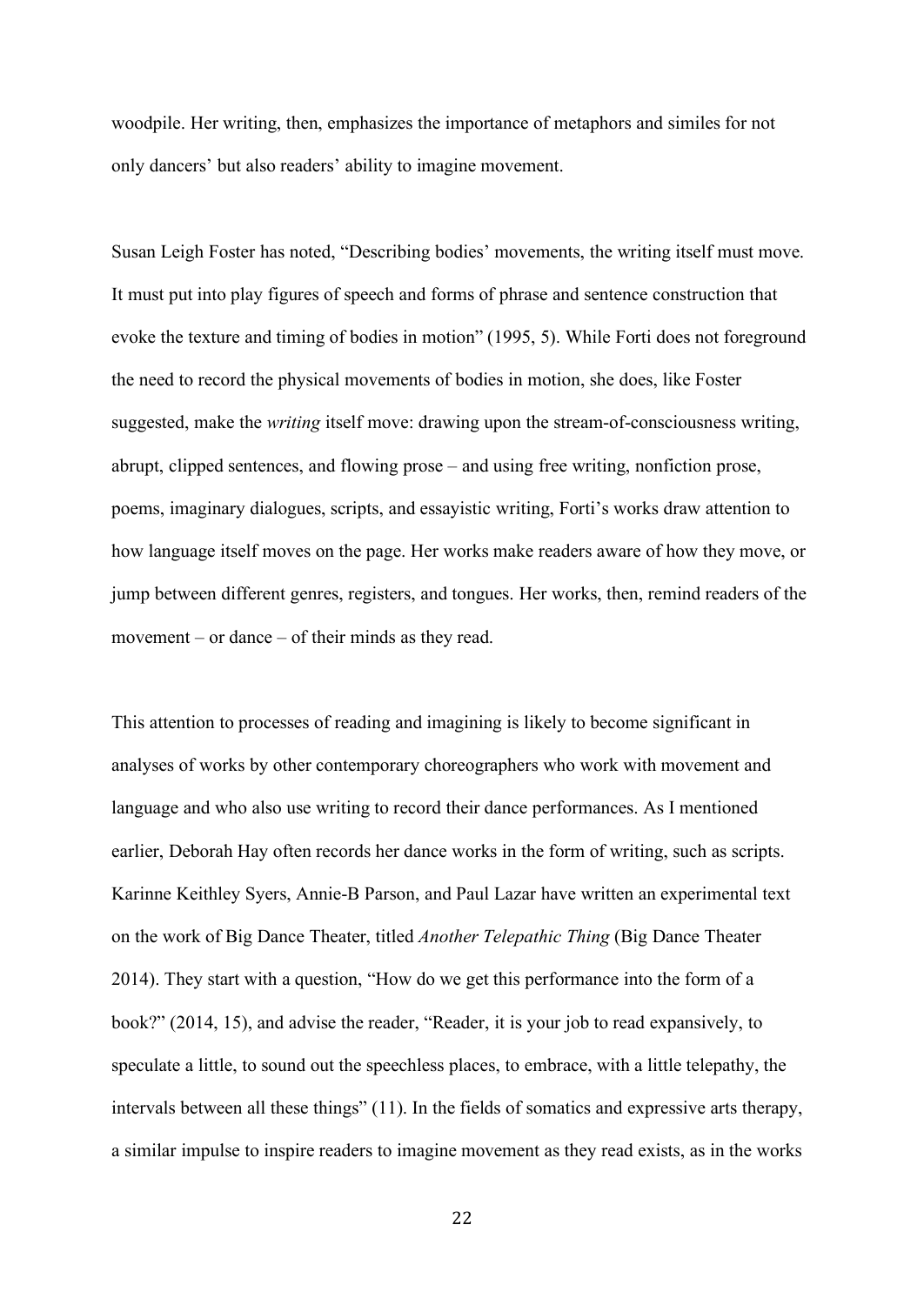of the dancer and author Miranda Tufnell, who also studied with Forti (Tufnell 2017, Tufnell and Crickmay 2014). These writings show how dancers-choreographers-writers combine oral history, drawings, video stills, poems, and annotated scripts to record the processes and performances of their works as well as to delve deeper into the expressive, artistic, and healing potential of movement and language combined.

### **References**

Albright, Ann Cooper. 2013. *Engaging Bodies. The Politics and Poetics of Corporeality*. Middletown, Connecticut: Wesleyan University Press.

Auer, Peter. 1998. *Codeswitching in Conversation: Language, Interaction, and Identity*. London: Routledge.

Banes, Sally. 2001. "Choreographic Methods of the Judson Dance Theater." In *Moving History/Dancing Cultures: A Dance History Reader*, edited by In Ann Dils and Ann Cooper Albright, 350-361. Middletown, Connecticut: Wesleyan University Press.

\_\_\_\_\_. 1993. *Democracy's Body: Judson Dance Theater, 1962-1964*. Durham: Duke University Press.

Banes, Sally and Andrea Harris, eds. 2003. *Reinventing Dance in the 1960s. Everything Was Possible*. Madison, Wisconsin: The University of Wisconsin Press.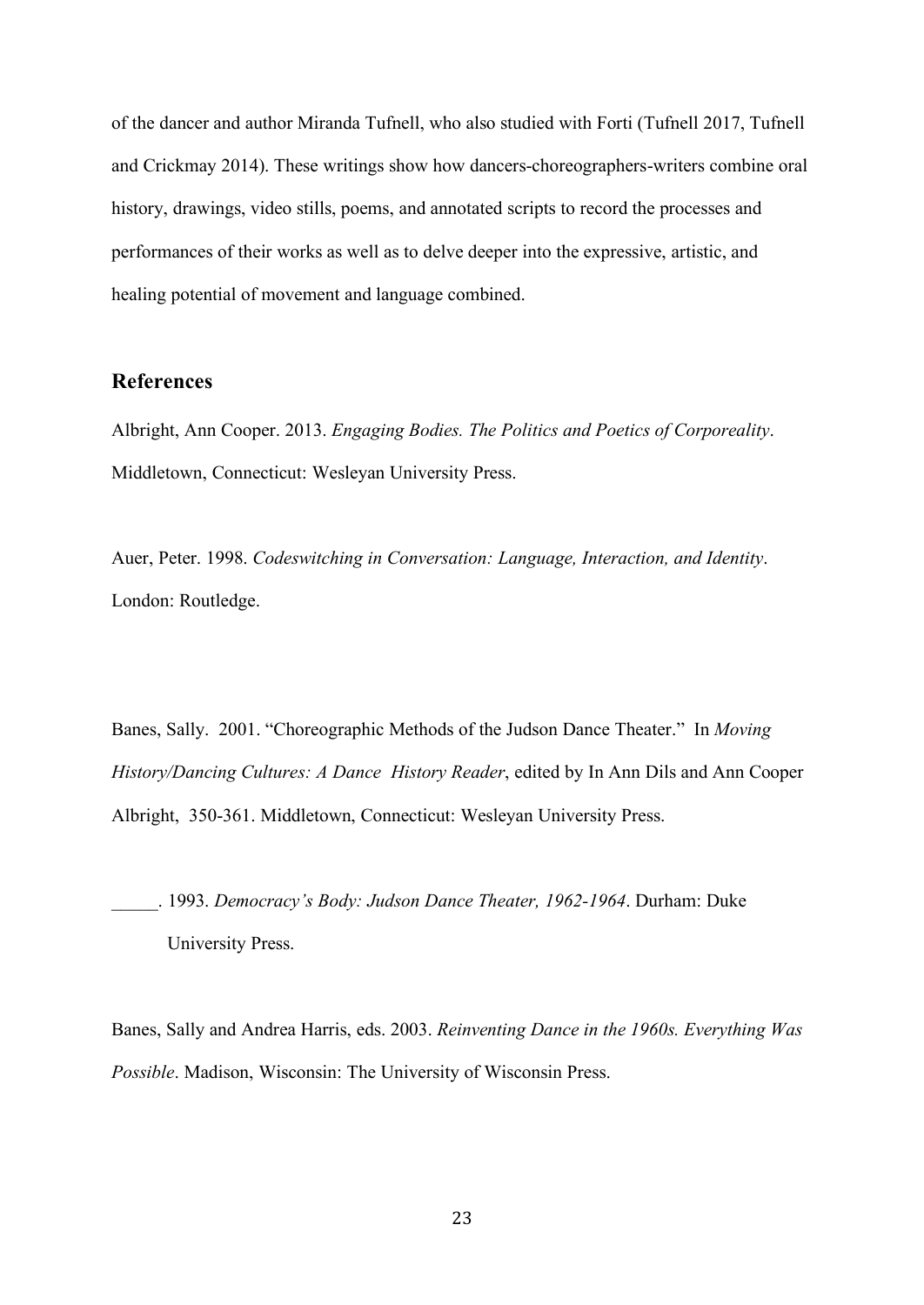Batson, Glenna and Margaret Wilson. 2014. *Body and Mind in Motion: Dance and Neuroscience in Conversation*. Bristol: Intellect.

Bennahum, Ninotchka, Wendy Perron, and Bruce Robertson. 2017. *Radical Bodies: Anna Halprin, Simone Forti, and Yvonne Rainer in California and New York, 1955-1972.* Oakland, CA: University of California Press.

Big Dance Theater. Karinne Keithley Syers, eds. 2014. *Another Telepathic Thing.* Brooklyn, New York: 53rd. State Press.

Brown, Trisha. 1975. "Three Pieces." *The Drama Review* 19 (1): 26-32.

Browning, Barbara. 2018. "The Performative Novel" *The Drama Review* 62 (2): 43-58.

Burt, Ramsay. 2006. *Judson Dance Theater. Performative Trac*es. London: Routledge. Childs, Lucinda. 1975. "Notes: '64-'74." *The Drama Review* 19 (1): 33-36.

De Spain, Kent. 2014. *Landscape of the Now: A Topography of Movement Improvisation*. Oxford: Oxford University Press.

Dilley, Barbara. 2015. *This Very Moment: Teaching Thinking Dancing*. Boulder, Colorado: Naropa University Press.

Forti, Simone. 1974. *Handbook in Motion – An Account of an Ongoing Personal Discourse and its Manifestations in Dance*. Halifax: Press of Nova Scotia College of Art and Design.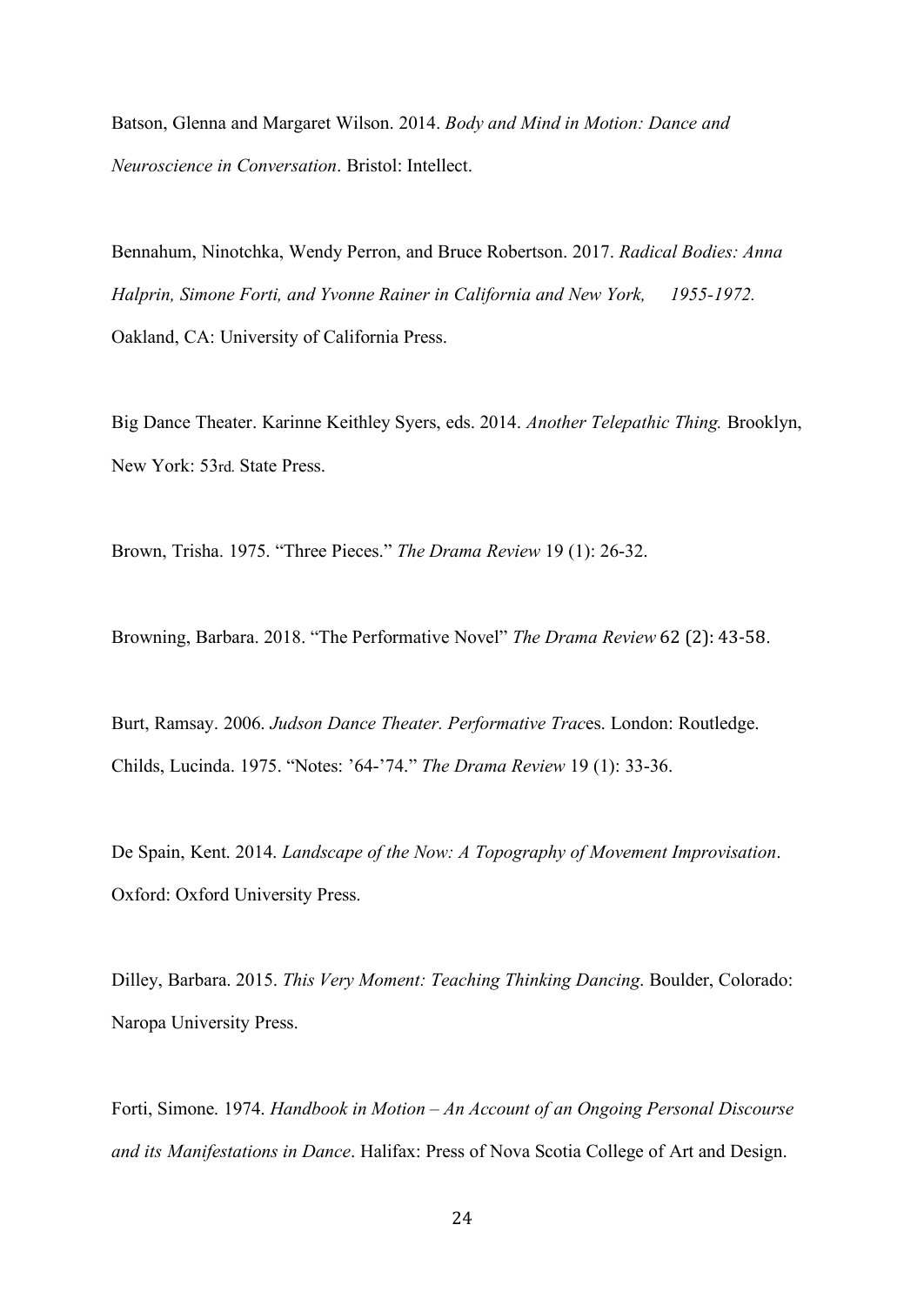-----. 1975. "A Chamber Dance Concert." *The Drama Review* 19 (1): 37-39.

- -----. 1978. *Angel*. New York.
- -----. 1997. "Reflections on the Early Days." *Movement Research Performance Journal*. 14: 4.

-----. 1990/1991. "Organic Telling." *Movement Research Performance Jour*nal. 1: 10.

-----. 1994. "A Family Tree Story." *Movement Research Performance Journal*. 9: 2.

-----. 2003. *Oh, Tongue*. Los Angeles: Beyond Baroque Books.

Forti Simone, Terrence Luke Johnson, Sarah Swenson, and Douglas Wadle. 2006. *Unbuttoned Sleeves*. Los Angeles: Beyond Baroque Books.

Foster, Susan Leigh. 1995. "Choreographing History." In *Choreographing History*, edited by Susan Leigh Foster, 3-21. Bloomington: Indiana University Press.

Goldberg, Natalie. 2016. *The Great Spring. Writing, Zen, and This Zigzag Life.* Boulder: Shambhala.

-----. 1993. *Wild Mind: Living the Writer's Life.* New York: Toronto, Bantam Book.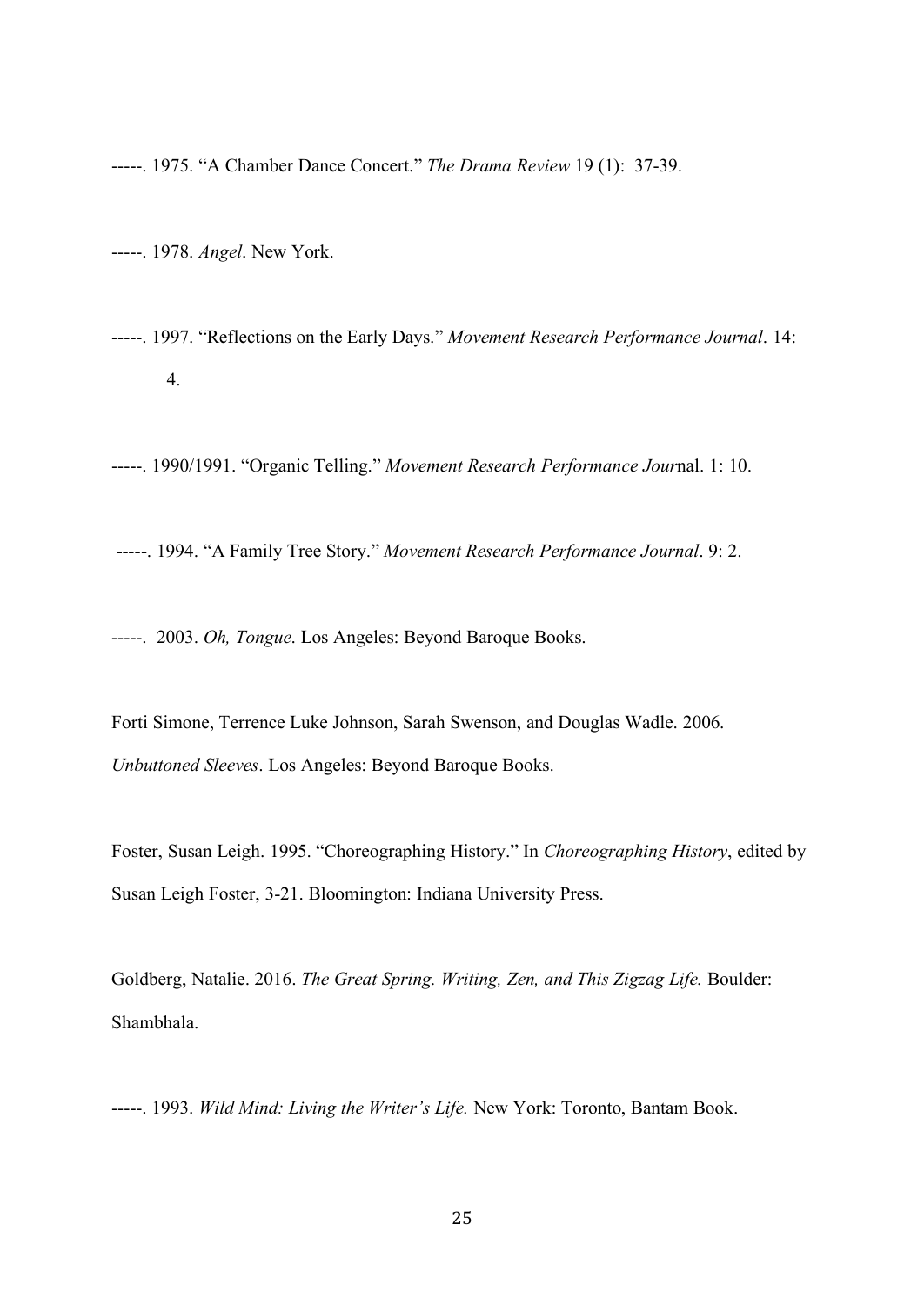-----. 1986. *Writing Down the Bones: Freeing the Writer Within*. Boston: Shambhala.

Gumperz, John. 1982 *Discourse Strategies*. Cambridge: Cambridge University Press.

Hay, Deborah. 1994. *Lamb at the Altar: The Story of a Dance*. Durham: Duke University Press.

-----. 2000. *My Body, The Buddhist*. Hanover: Wesleyan University Press.

-----. 2016. *Using the Sky: A Dance*. London: Routledge.

Hermann, Carmela. 2001. "Hearing/Miraculously/Structure: An Apprenticeship with Simone Forti in Logomotion." *Contact Quarterly* 6: (1): 15-25.

Humphrey, Doris. 1959. *The Art of Making Dances*. New York: Grove Press.

James, William. (1890) 1910. *Principles of Psychology*. New York: Holt.

Katav-Schmid, Einav. 2016. *Embodied Philosophy in Dance: Gaga and Ohad Naharin's Movement Research*. London: Palgrave Macmillan.

Lakoff, George and Mark Johnson. 2003. *Metaphors We Live By*. Chicago: University of Chicago Press.

LaMothe, Kimerer. 2015. *Why We Dance. A Philosophy of Bodily Becoming*. New York: Columbia University Press.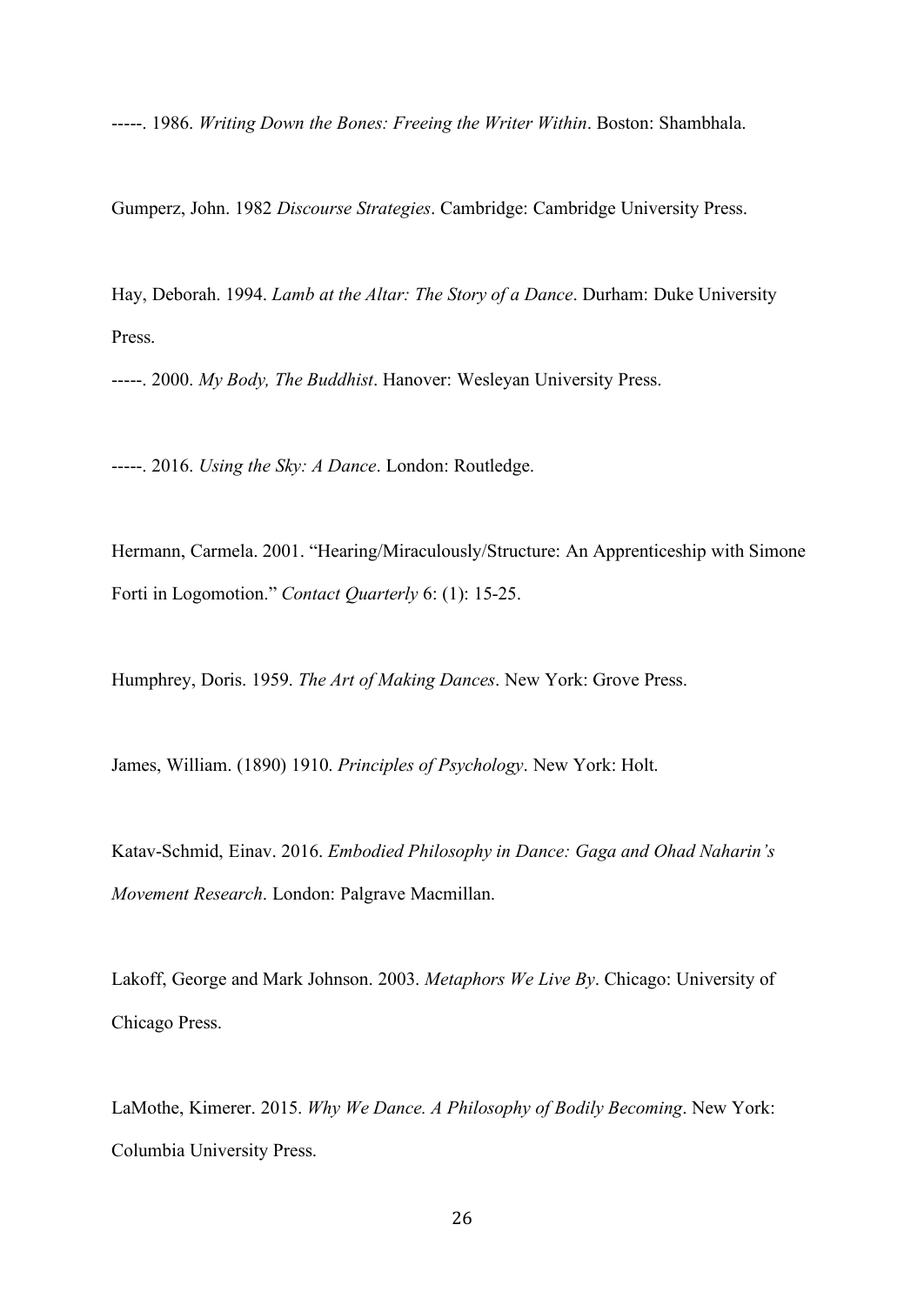Longley, Alys. 2017. "I Wanted to Find You by Inhabiting Your Tongue: Mistranslating between Words and Dance in Choreographic Practice." *Choreographic Practices* 8 (1): 27- 49.

-----. 2013. *The Foreign Language of Motion: A Project from the Kinesthetic Archive.*  Winchester: The Winchester University Press.

Mantell-Seidel, Andrea. 2016. *Isadora Duncan in the 21st Century: Capturing the Art and Spirit of the Dancer's Legacy*. Jefferson, North Carolina : McFarland & Company, Inc., Publishers.

Morse, Meredith. 2016. *Soft is Fast. Simone Forti in the 1960s and After*. Cambridge, Massachusetts: The MIT Press.

Paxton, Steve. 1975. "Contact Improvisation." *The Drama Review* 19 (1): 40-42.

Perron, Wendy.2017. "Simone Forti: bodynatureatmovementbody." In *Radical Bodies: Anna Halprin, Simone Forti, and Yvonne Rainer in California and New York, 1955-1972, edited by* Ninotscha Bennahum, Wendy Perron, and Bruce Robertson, 88-119. Oakland, CA: University of California Press.

-----. 2012. "What Was Judson Dance Theater and Did It Ever End?" *Judson Now*. 179-192. Rainer, Yvonne. 2012. *Poems*. Brooklyn, NY: Badlands Unlimited.

-----. 2006. *Feelings Are Facts: A Life*. Cambridge, Mass.: MIT Press.